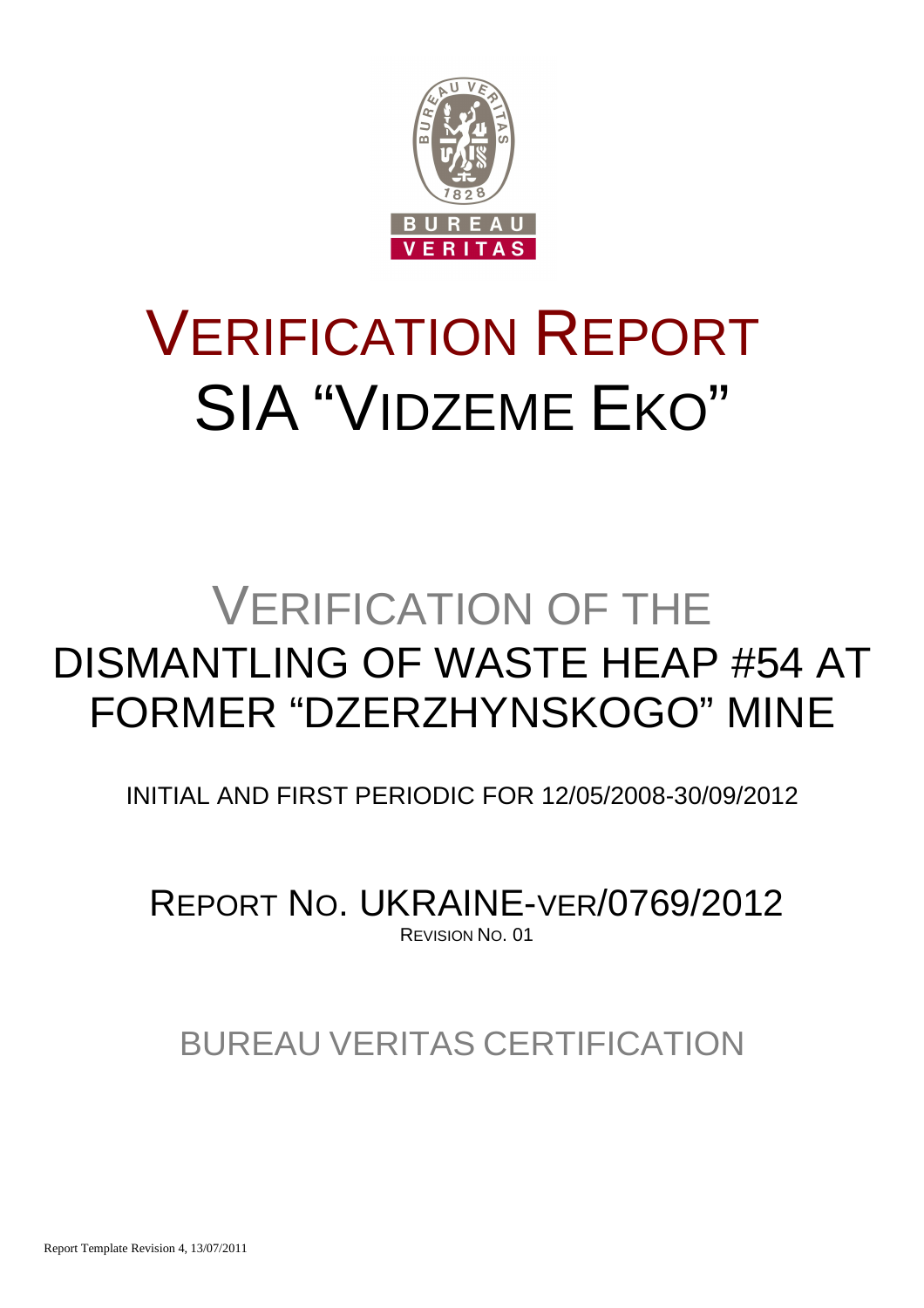Date of first issue:

19/10/2012

#### Report No: UKRAINE-ver/0769/2012

Bureau Veritas Certification



Organizational unit:



|                                                                                                                                                                                                                                                                                                                                                                                                                                                                                                                                                                                                                                                                                                                                                                                                                                                                                                                                                                                                                                              | <b>Holding SAS</b>               |                                                                                          |  |
|----------------------------------------------------------------------------------------------------------------------------------------------------------------------------------------------------------------------------------------------------------------------------------------------------------------------------------------------------------------------------------------------------------------------------------------------------------------------------------------------------------------------------------------------------------------------------------------------------------------------------------------------------------------------------------------------------------------------------------------------------------------------------------------------------------------------------------------------------------------------------------------------------------------------------------------------------------------------------------------------------------------------------------------------|----------------------------------|------------------------------------------------------------------------------------------|--|
| Client:                                                                                                                                                                                                                                                                                                                                                                                                                                                                                                                                                                                                                                                                                                                                                                                                                                                                                                                                                                                                                                      | Client ref.:                     |                                                                                          |  |
| SIA "Vidzeme Eko"<br>Summary:<br>Bureau Veritas Certification has made the initial, 1 <sup>st</sup> periodic, verification of the "Dismantling of waste heap #54<br>at former "Dzerzhynskogo" mine", project of SIA "Vidzeme Eko" located in Dzerghynka village, Rovenky<br>borough council, Luhansk Region, Ukraine, and applying JI specific approach, on the basis of UNFCCC<br>criteria for the JI, as well as criteria given to provide for consistent project operations, monitoring and reporting.<br>UNFCCC criteria refer to Article 6 of the Kyoto Protocol, the JI rules and modalities and the subsequent<br>decisions by the JI Supervisory Committee, as well as the host country criteria.<br>The verification scope is defined as a periodic independent review and ex post determination by the Accredited                                                                                                                                                                                                                  | Victor Tkachenko                 |                                                                                          |  |
| Entity of the monitored reductions in GHG emissions during defined verification period, and consisted of the<br>following three phases: i) desk review of the monitoring report against project design and the baseline and<br>monitoring plan; ii) follow-up interviews with project stakeholders; iii) resolution of outstanding issues and the<br>issuance of the final verification report and opinion. The overall verification, from Contract Review to<br>Verification Report & Opinion, was conducted using Bureau Veritas Certification internal procedures.                                                                                                                                                                                                                                                                                                                                                                                                                                                                        |                                  |                                                                                          |  |
| The first output of the verification process is a list of Clarification, Corrective Actions Requests, Forward<br>Actions Requests (CR, CAR and FAR), presented in Appendix A.                                                                                                                                                                                                                                                                                                                                                                                                                                                                                                                                                                                                                                                                                                                                                                                                                                                                |                                  |                                                                                          |  |
| In summary, Bureau Veritas Certification confirms that the project is implemented as planned and described in<br>approved project design documents. Installed equipment being essential for generating emission reduction<br>runs reliably and is calibrated appropriately. The monitoring system is in place and the project is generating<br>GHG emission reductions. The GHG emission reduction is calculated accurately and without material errors,<br>omissions, or misstatements, and the ERUs issued totalize 2 397 410 tonnes of CO2 equivalent for the<br>monitoring period from 12/05/2008 to 30/09/2012 (361250 tCO2eq for 12/05/2008-31/12/2008, 543492 tCO2eq<br>for 01/01/2009-31/12/2009, 552537 tCO2eq for 01/01/2010-31/12/2010, 541894 tCO2eq for 01/01/2011-<br>31/12/2011, 398237 tCO2eq for 01/01/2012-30/09/2012).<br>Our opinion relates to the project's GHG emissions and resulting GHG emissions reductions reported and<br>related to the approved project baseline and monitoring, and its associated documents |                                  |                                                                                          |  |
| Report No.:<br>Subject Group:<br>UKRAINE-ver/0769/2012<br>JI                                                                                                                                                                                                                                                                                                                                                                                                                                                                                                                                                                                                                                                                                                                                                                                                                                                                                                                                                                                 |                                  |                                                                                          |  |
| Project title:<br>heap #54 at former<br>Dismantling of waste<br>"Dzerzhynskogo" mine<br>Work carried out by:                                                                                                                                                                                                                                                                                                                                                                                                                                                                                                                                                                                                                                                                                                                                                                                                                                                                                                                                 |                                  |                                                                                          |  |
| Vyacheslav Yeriomin - Team Leader, Lead<br>verifier 19<br>Volodymyr Kulish - Team Leader, Verifier                                                                                                                                                                                                                                                                                                                                                                                                                                                                                                                                                                                                                                                                                                                                                                                                                                                                                                                                           |                                  |                                                                                          |  |
| Work reviewed by:<br>Ivan Sokolov - Technical Reviewer<br>Dmytro Balyn - technical specialist                                                                                                                                                                                                                                                                                                                                                                                                                                                                                                                                                                                                                                                                                                                                                                                                                                                                                                                                                | $\times$                         | No distribution without permission from the<br>Client or responsible organizational unit |  |
| Work approved by:<br>Ivan Sokolov - Operational Manager<br>Date of this revision:<br>Rev. No.:<br>25/10/2012<br>Ω1                                                                                                                                                                                                                                                                                                                                                                                                                                                                                                                                                                                                                                                                                                                                                                                                                                                                                                                           | ertification<br>Number of pages: | Limited distribution<br>Unrestricted distribution                                        |  |

1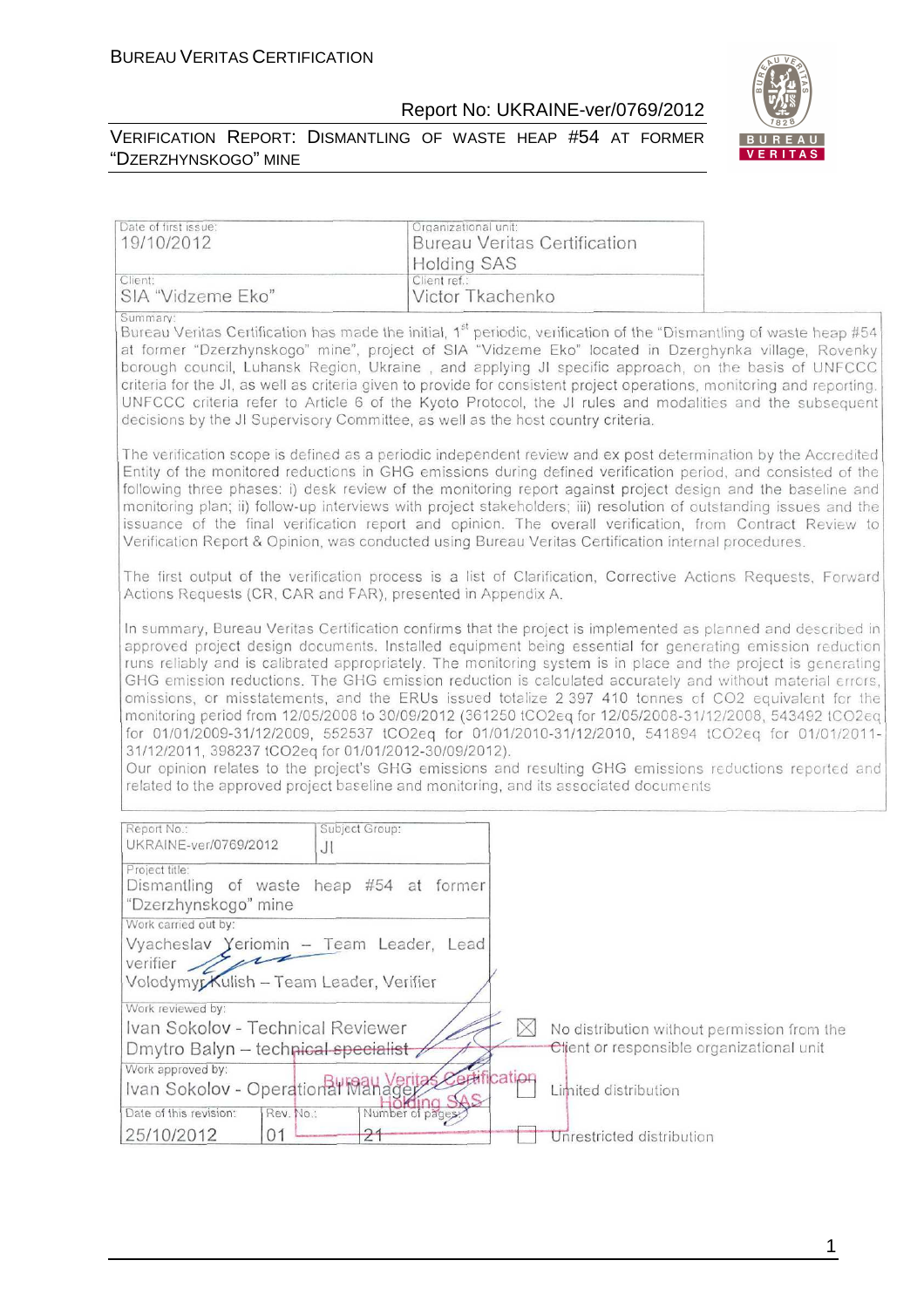VERIFICATION REPORT: DISMANTLING OF WASTE HEAP #54 AT FORMER "DZERZHYNSKOGO" MINE

#### **Table of Contents Page 2018**

| 1              |                                                                                |                |
|----------------|--------------------------------------------------------------------------------|----------------|
| 1.1            | Objective                                                                      | 3              |
| 1.2            | Scope                                                                          | 3              |
| 1.3            | <b>Verification Team</b>                                                       | 3              |
| $\overline{2}$ |                                                                                | $\overline{4}$ |
| 2.1            | <b>Review of Documents</b>                                                     | $\overline{4}$ |
| 2.2            | Follow-up Interviews                                                           | $\overline{4}$ |
| 2.3            | Resolution of Clarification, Corrective and Forward Action Requests            | 5              |
| 3              |                                                                                |                |
| 3.1            | Remaining issues and FARs from previous verifications                          | 6              |
| 3.2            | Project approval by Parties involved (90-91)                                   | 6              |
| 3.3            | Project implementation (92-93)                                                 | 6              |
| 3.4            | Compliance of the monitoring plan with the monitoring methodology<br>$(94-98)$ | 8              |
| 3.5            | Revision of monitoring plan (99-100)                                           | 8              |
| 3.6            | Data management (101)                                                          | 8              |
| 3.7            | Verification regarding programmes of activities (102-110)                      | 9              |
| 4              |                                                                                |                |
| 5              |                                                                                |                |
|                |                                                                                |                |

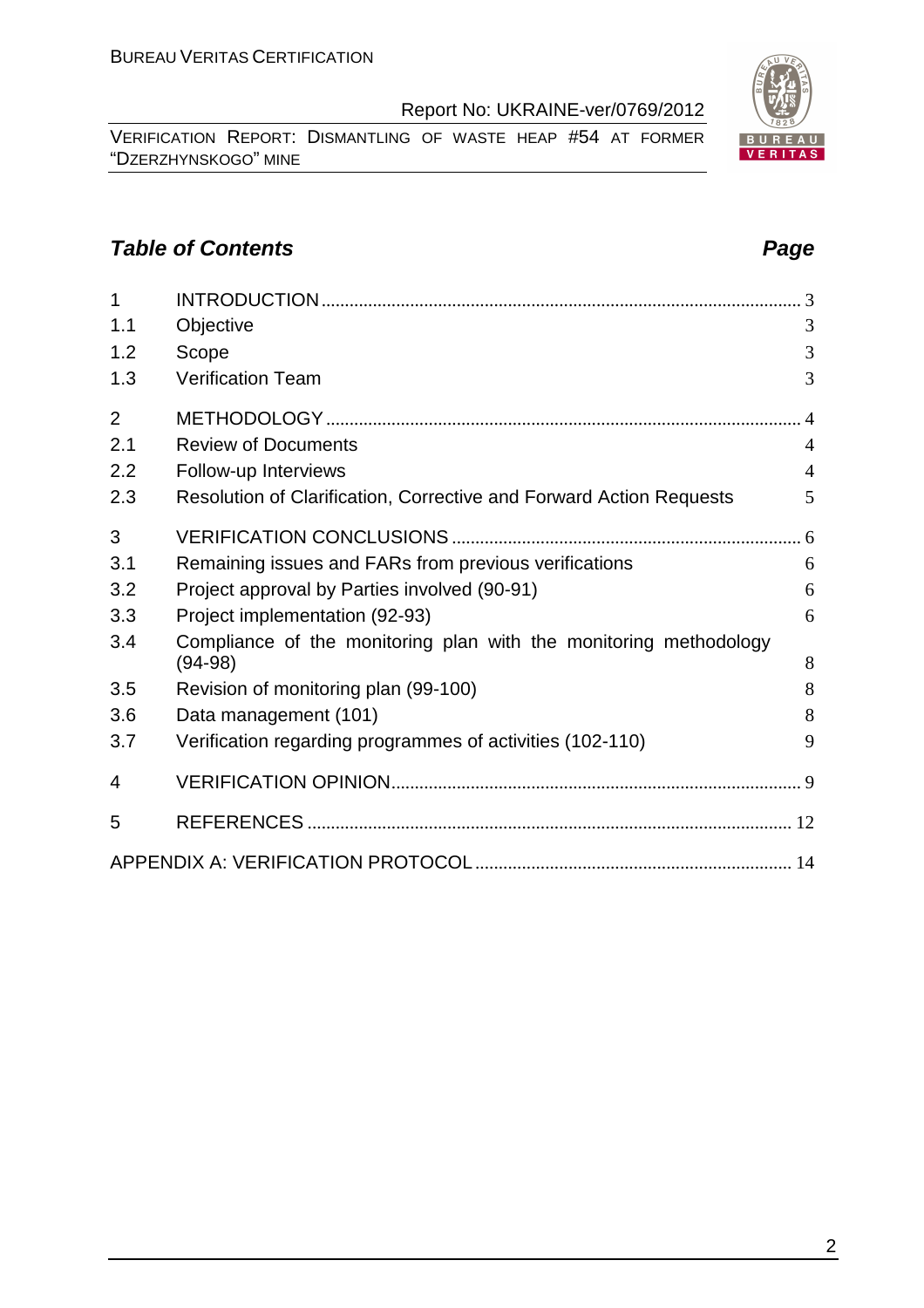VERIFICATION REPORT: DISMANTLING OF WASTE HEAP #54 AT FORMER "DZERZHYNSKOGO" MINE



#### **1 INTRODUCTION**

SIA "Vidzeme Eko" has commissioned Bureau Veritas Certification to verify the emissions reductions of its JI project "Dismantling of waste heap #54 at former "Dzerzhynskogo" mine" (hereafter called "the project") at Dzerghynka village, Rovenky borough council, Luhansk Region, Ukraine.

This report summarizes the findings of the verification of the project, performed on the basis of UNFCCC criteria, as well as criteria given to provide for consistent project operations, monitoring and reporting.

#### **1.1 Objective**

Verification is the periodic independent review and ex post determination by the Accredited Independent Entity of the monitored reductions in GHG emissions during defined verification period.

The objective of verification can be divided in Initial Verification and Periodic Verification.

UNFCCC criteria refer to Article 6 of the Kyoto Protocol, the JI rules and modalities and the subsequent decisions by the JI Supervisory Committee, as well as the host country criteria.

#### **1.2 Scope**

The verification scope is defined as an independent and objective review of the project design document, the project's baseline study, monitoring plan and monitoring report, and other relevant documents. The information in these documents is reviewed against Kyoto Protocol requirements, UNFCCC rules and associated interpretations.

The verification is not meant to provide any consulting towards the Client. However, stated requests for clarifications, corrective and/or forward actions may provide input for improvement of the project monitoring towards reductions in the GHG emissions.

#### **1.3 Verification Team**

The verification team consists of the following personnel:

| Vyacheslav Yeriomin                 |                                      |
|-------------------------------------|--------------------------------------|
| <b>Bureau Veritas Certification</b> | Team Leader, Climate Change Verifier |

Volodymyr Kulish Bureau Veritas Certification Climate Change Verifier

This verification report was reviewed by:

Ivan Sokolov Bureau Veritas Certification, Internal Technical Reviewer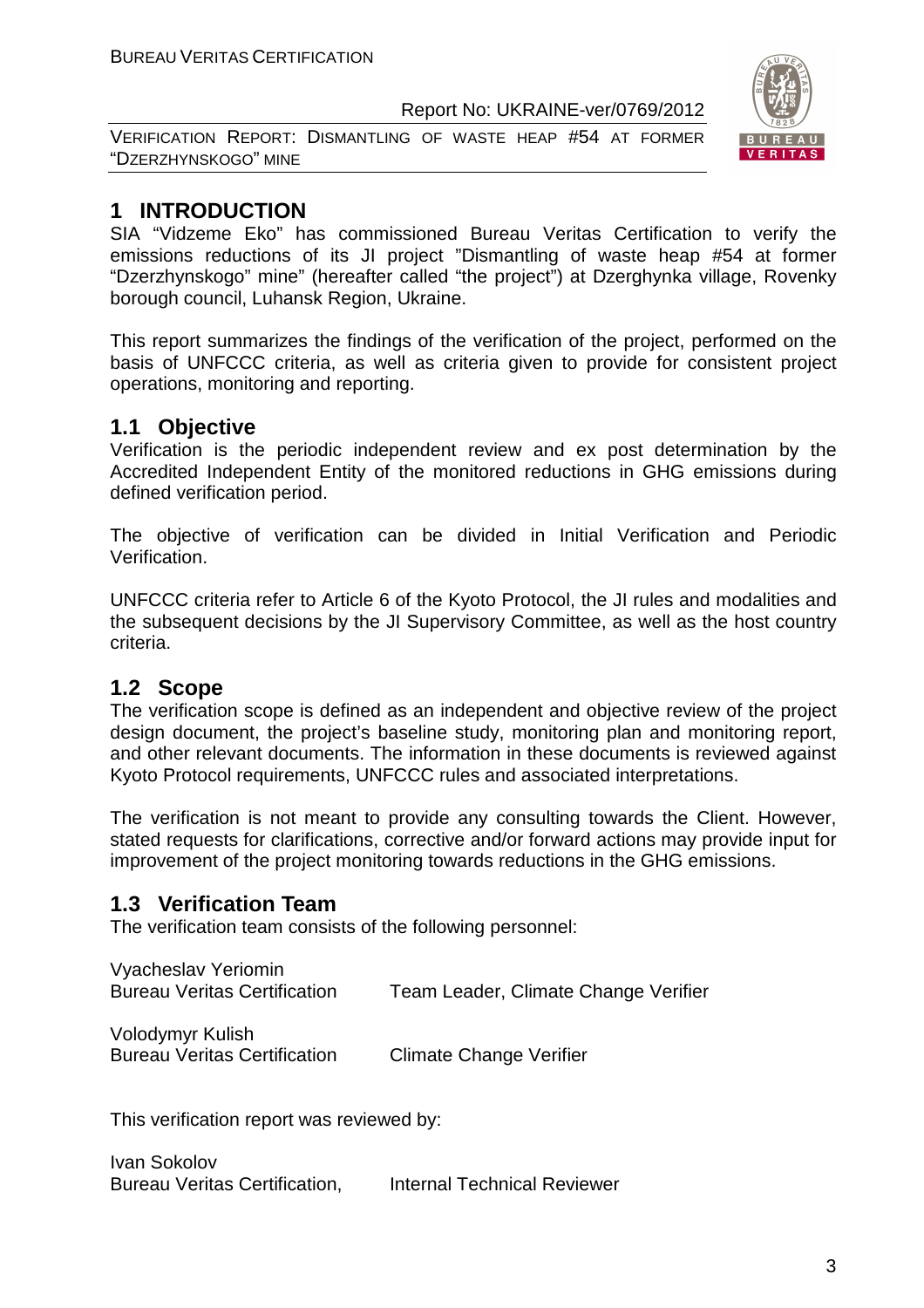VERIFICATION REPORT: DISMANTLING OF WASTE HEAP #54 AT FORMER "DZERZHYNSKOGO" MINE



Dmytro Balyn Bureau Veritas Certification, Technical Specialist

#### **2 METHODOLOGY**

The overall verification, from Contract Review to Verification Report & Opinion, was conducted using Bureau Veritas Certification internal procedures.

In order to ensure transparency, a verification protocol was customized for the project, according to the version 01 of the Joint Implementation Determination and Verification Manual, issued by the Joint Implementation Supervisory Committee at its 19 meeting on 04/12/2009. The protocol shows, in a transparent manner, criteria (requirements), means of verification and the results from verifying the identified criteria. The verification protocol serves the following purposes:

- It organizes, details and clarifies the requirements a JI project is expected to meet;
- It ensures a transparent verification process where the verifier will document how a particular requirement has been verified and the result of the verification.

The completed verification protocol is enclosed in Appendix A to this report.

#### **2.1 Review of Documents**

The Monitoring Report (MR) submitted by SIA "Vidzeme Eko" and additional background documents related to the project design and baseline, i.e. country Law, Project Design Document (PDD), and Guidance on criteria for baseline setting and monitoring, Host party criteria, Kyoto Protocol, Clarifications on Verification Requirements to be Checked by an Accredited Independent Entity were reviewed.

The verification findings presented in this report relate to the Monitoring Report version(s) 2.0 and project as described in the determined PDD.

#### **2.2 Follow-up Interviews**

On 16/10/2012 Bureau Veritas Certification performed on-site interviews with project stakeholders to confirm selected information and to resolve issues identified in the document review. Representatives of "Inter-Kompaniya" Llc and SIA "Vidzeme Eko" were interviewed (see References). The main topics of the interviews are summarized in Table 1.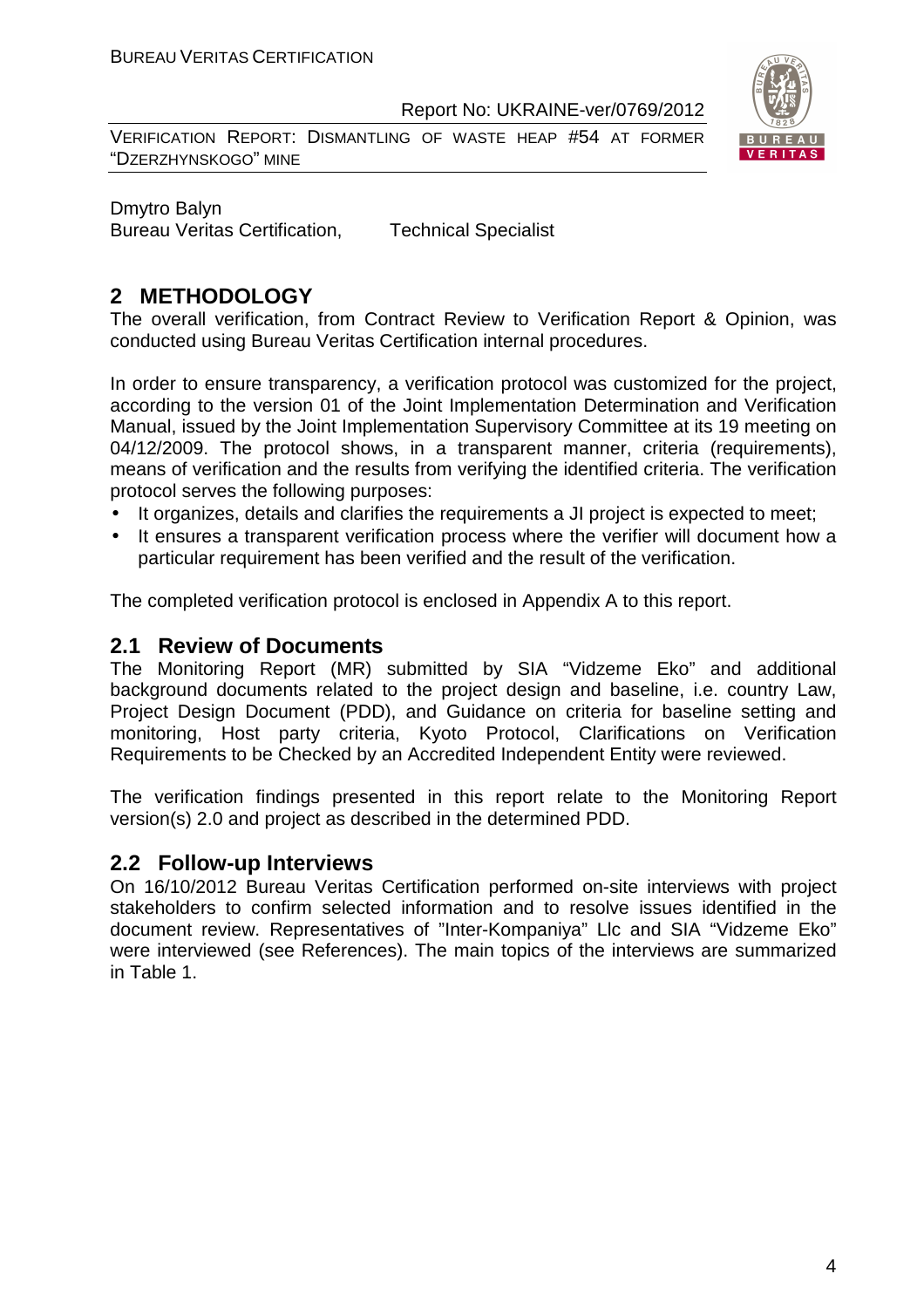VERIFICATION REPORT: DISMANTLING OF WASTE HEAP #54 AT FORMER "DZERZHYNSKOGO" MINE



#### **Table 1 Interview topics**

| Interviewed<br>organization            | <b>Interview topics</b>                                                                                                                                                                                                                                                                                                                                                                                                                                                                                                                        |
|----------------------------------------|------------------------------------------------------------------------------------------------------------------------------------------------------------------------------------------------------------------------------------------------------------------------------------------------------------------------------------------------------------------------------------------------------------------------------------------------------------------------------------------------------------------------------------------------|
| "Inter-Kompaniya"<br>LIc               | Organizational structure<br>Responsibilities and authorities<br>$\bullet$<br>Roles and responsibilities for data collection and<br>$\bullet$<br>processing<br>$\bullet$<br>Installation of equipment<br>$\bullet$<br>Data logging, archiving and reporting<br>$\bullet$<br>Metering equipment control<br>$\bullet$<br>Metering record keeping system, database<br>$\bullet$<br>IT management<br>Training of personnel<br>$\bullet$<br>Quality management procedures and technology\<br>$\bullet$<br>Internal audits and check-ups<br>$\bullet$ |
| <b>CONSULTANT</b><br>SIA "Vidzeme Eko" | Baseline methodology<br>$\bullet$<br>Monitoring plan<br>$\bullet$<br>Monitoring report<br>$\bullet$<br><b>Excel spreadsheets</b>                                                                                                                                                                                                                                                                                                                                                                                                               |

#### **2.3 Resolution of Clarification, Corrective and Forward Action Requests**

The objective of this phase of the verification is to raise the requests for corrective actions and clarification and any other outstanding issues that needed to be clarified for Bureau Veritas Certification positive conclusion on the GHG emission reduction calculation.

If the Verification Team, in assessing the monitoring report and supporting documents, identifies issues that need to be corrected, clarified or improved with regard to the monitoring requirements, it should raise these issues and inform the project participants of these issues in the form of:

(a) Corrective action request (CAR), requesting the project participants to correct a mistake that is not in accordance with the monitoring plan;

(b) Clarification request (CL), requesting the project participants to provide additional information for the Verification Team to assess compliance with the monitoring plan;

(c) Forward action request (FAR), informing the project participants of an issue, relating to the monitoring that needs to be reviewed during the next verification period.

The Verification Team will make an objective assessment as to whether the actions taken by the project participants, if any, satisfactorily resolve the issues raised, if any, and should conclude its findings of the verification.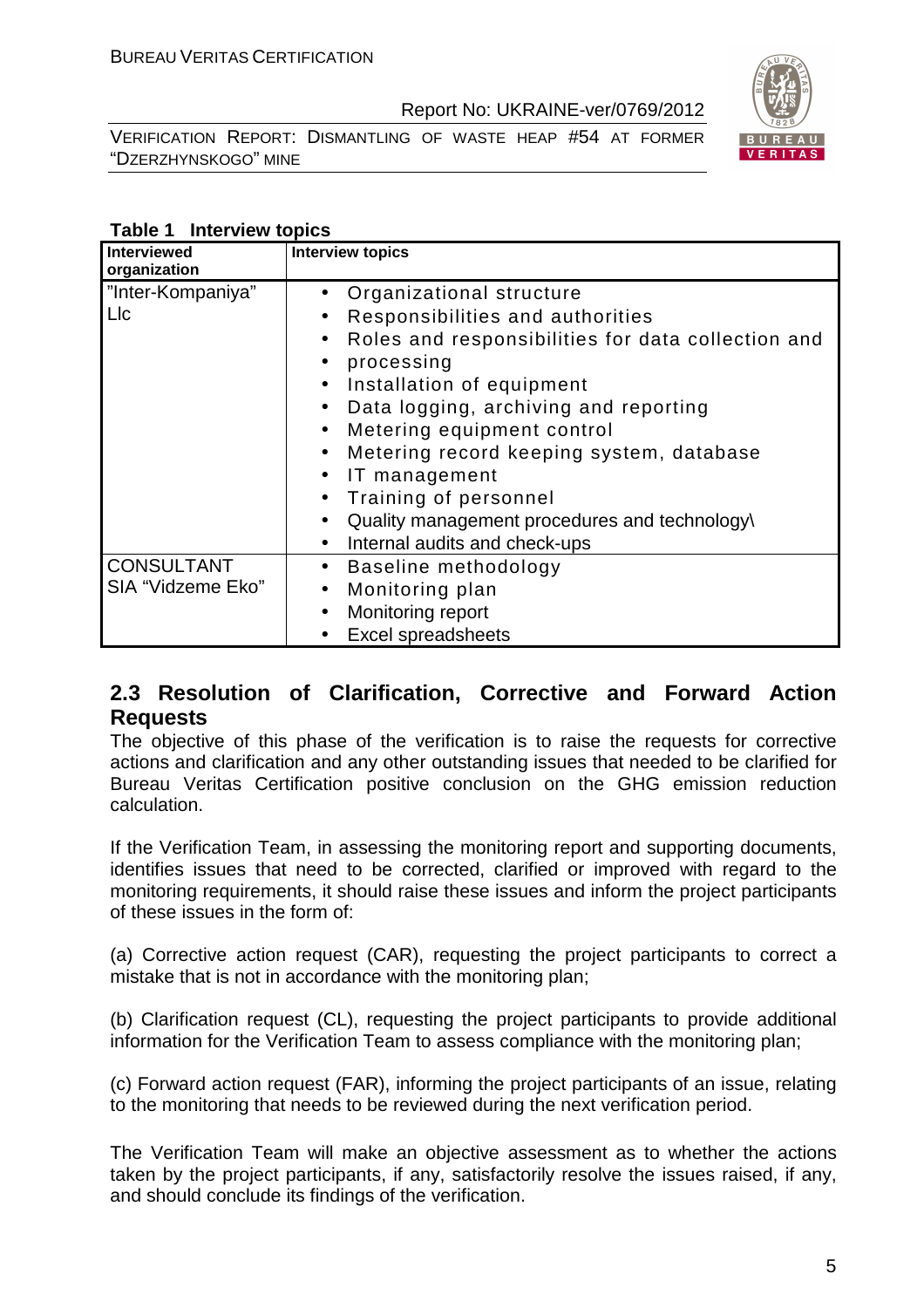VERIFICATION REPORT: DISMANTLING OF WASTE HEAP #54 AT FORMER "DZERZHYNSKOGO" MINE



To guarantee the transparency of the verification process, the concerns raised are documented in more detail in the verification protocol in Appendix A.

#### **3 VERIFICATION CONCLUSIONS**

In the following sections, the conclusions of the verification are stated.

The findings from the desk review of the original monitoring documents and the findings from interviews during the follow up visit are described in the Verification Protocol in Appendix A.

The Clarification, Corrective and Forward Action Requests are stated, where applicable, in the following sections and are further documented in the Verification Protocol in Appendix A. The verification of the Project resulted in 8 Corrective Action Requests, 1 Clarification Requests, and 0 Forward Action Requests.

The number between brackets at the end of each section corresponds to the DVM paragraph.

#### **3.1 Remaining issues and FARs from previous verifications**

There is no FAR available from determination process, provided by Bureau Veritas Certification.

#### **3.2 Project approval by Parties involved (90-91)**

The project was approved by both Parties Involved. Letter of Approval #3081/23/7 dated 18/10/2012 issued by State Environment Investment Agency of Ukraine. Letter of Approval 12.2-02/13631 dated 12/10/2012 issued by Ministry of Environment protection and regional development of Republic Latvia

The abovementioned written approval is unconditional.

#### **3.3 Project implementation (92-93)**

Proposed project consists in full dismantling of waste heaps with sorting and enrichment of obtained coal containing rock mass.

Boundaries of proposed project cover dismantled waste heap #54 of former Dzerzhynskogo mine and enrichment plant "Volodarska". "Inter-Kompanya" Ltd buys coal containing rock mass at mines and processes it at enrichment plant "Volodarska", on sub-contract relations basis. Personnel and equipment of "Spryiannya VK" LLC is used for dismantling of waste heap and transportation of rock mass to the enrichment plant. Laboratory of PE "Continent" is used for chemical analysis of coal concentrate. Cross-checking of obtained rock mass and coal concentrate is provided by owner of scales, "Sav-Plast" LLC.

Technologies employed in the project activity are described below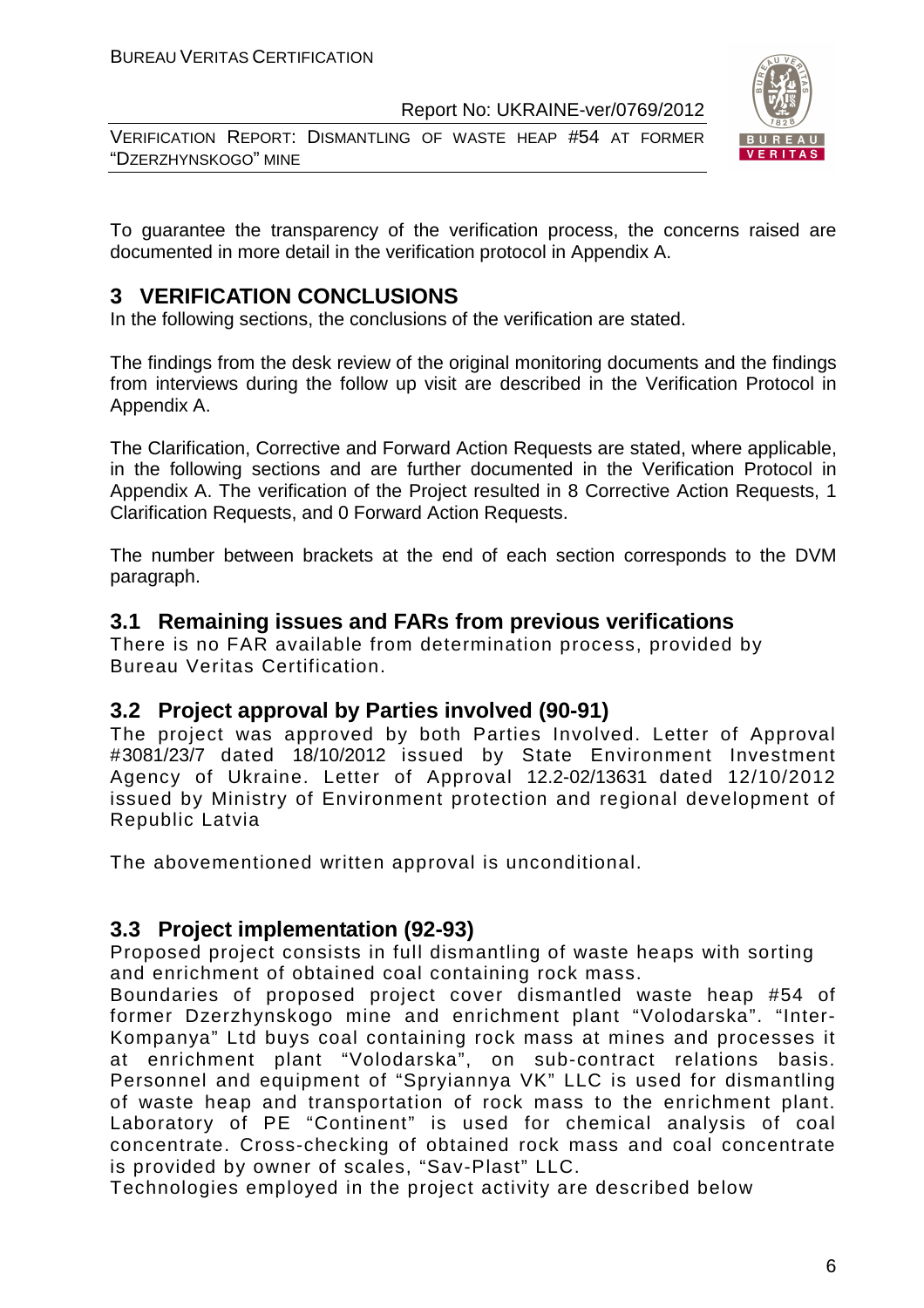



Bulldozers rise to the top of the dump on its tail section. Dismantling of dump with bulldozers T-170 is carried by horizontal layers, after lowering the height of dump to 25-30 m, allowed dismantling by slope  $(15 \text{ }^{\circ})$  layers. A combined method for the dump dismantling is used, when after decline by bulldozers to lower layer height, in which entrance road can be constructed, further dismantling is carried out by excavators EO-5126 with direct loading rock into vehicles (trucks KAMAZ 55111).

On the second stage, the rock mass is delivered to the enrichment plant "Volodarska" for further enrichment. The rock mass is supplied to the inertial screening sifter for the pre-classification by class of 100 mm. After the pre-classification, the coal mass delivered to the preparatory screening to sifter GIL-52a by dry or wet mode. Beneficiation of large class 13 mm is made on heavy media separator STK 32-55010, and beneficiation of small class 3-13 mm - at hydrocyclone GTSM-63011. Next, washing of the suspension of beneficiation products and dehydrating products by dressing screens and centrifuge take place, regeneration suspension at electromagnetic separator. Thus the water in this process is used in closed loop. Beneficiation products (coal concentrate) are transported by conveyor belt into bins for further shipment to the consumer. Waste is transported to the flat dump

The project capacity of the complex allows to process 900 000 m3 of the rocks per year.

Data on waste heaps such a geographical coordinates, mass value of containing rocks, physical measures are provided in the section A.4.1.4.

Main work characteristics of heavy transporting vehicles and equipment of coal beneficiation plant are provided in the section A.4.2 of the PDD.

Data on waste heaps such a geographical coordinates, mass value of containing rocks, physical measures, main work characteristics of heavy transporting vehicles and equipment of coal beneficiation plant are provided in the PDD.

Waste heap dismantling and coal benefication was started in 2008 year. Crediting period for ERUs generation started 12/05/2008.

Level of project activity is depended by coal demand at Ukrainian market. Project owner doesn't keep coal at warehouses and produce beneficiated rock mass as when necessary.

Project boundaries described in the determined PDD are kept; coal from another waste heaps doesn't uses in project.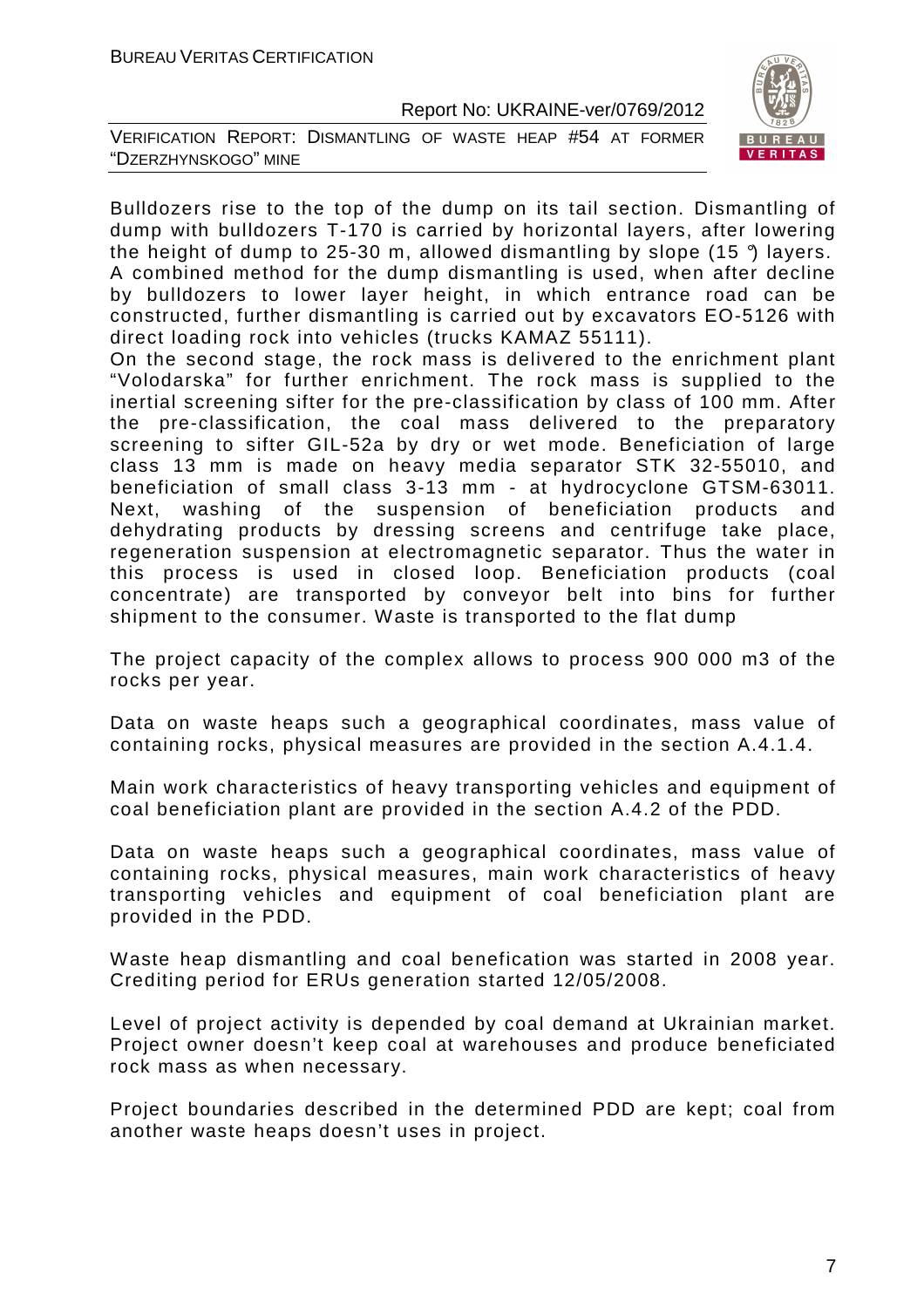VERIFICATION REPORT: DISMANTLING OF WASTE HEAP #54 AT FORMER "DZERZHYNSKOGO" MINE



Difference between estimated emission reductions indicated in the PDD and provided in the Monitoring report is not observed. Factually PDDs calculations are performed ex-post for monitoring.

Identified problem areas for project implementation status, project participants' responses and conclusions of Bureau Veritas Certification are described in Annex A (refer to CAR01, CAR02)

#### **3.4 Compliance of the monitoring plan with the monitoring methodology (94-98)**

For calculating the emission reductions, key factors, such as availability of work power and financing, seasonal coal requirement on Ukraine inside market, prices of diesel fuel and electric energy, influencing the baseline emissions and the activity level of the project and the emissions as well as risks associated with the project were taken into account, as appropriate.

Data sources used for calculating emission reductions, such as work forecasts, bookkeepers invoices, laboratory analysis samples, work logbooks are clearly identified, reliable and transparent.

Emission factors, including default emission factors, are selected by carefully balancing accuracy and reasonableness, and appropriately justified of the choice. Default emission factors, such as emission factor for electricity consumption, carbon content in diesel fuel and coal, are in line with Ukraine National GHG Inventory report for 1990-2010 years.

The calculation of emission reductions is based on conservative assumptions and the most plausible scenarios in a transparent manner.

Identified problem areas for compliance of the monitoring plan with the monitoring methodology, project participants' responses and conclusions of Bureau Veritas Certification are described in Annex A (refer to CAR03)

#### **3.5 Revision of monitoring plan (99-100)**

"Not applicable"

#### **3.6 Data management (101)**

The data and their sources, provided in monitoring report, are clearly identified, reliable and transparent.

The implementation of data collection procedures is in accordance with the monitoring plan, including the quality control and quality assurance procedures.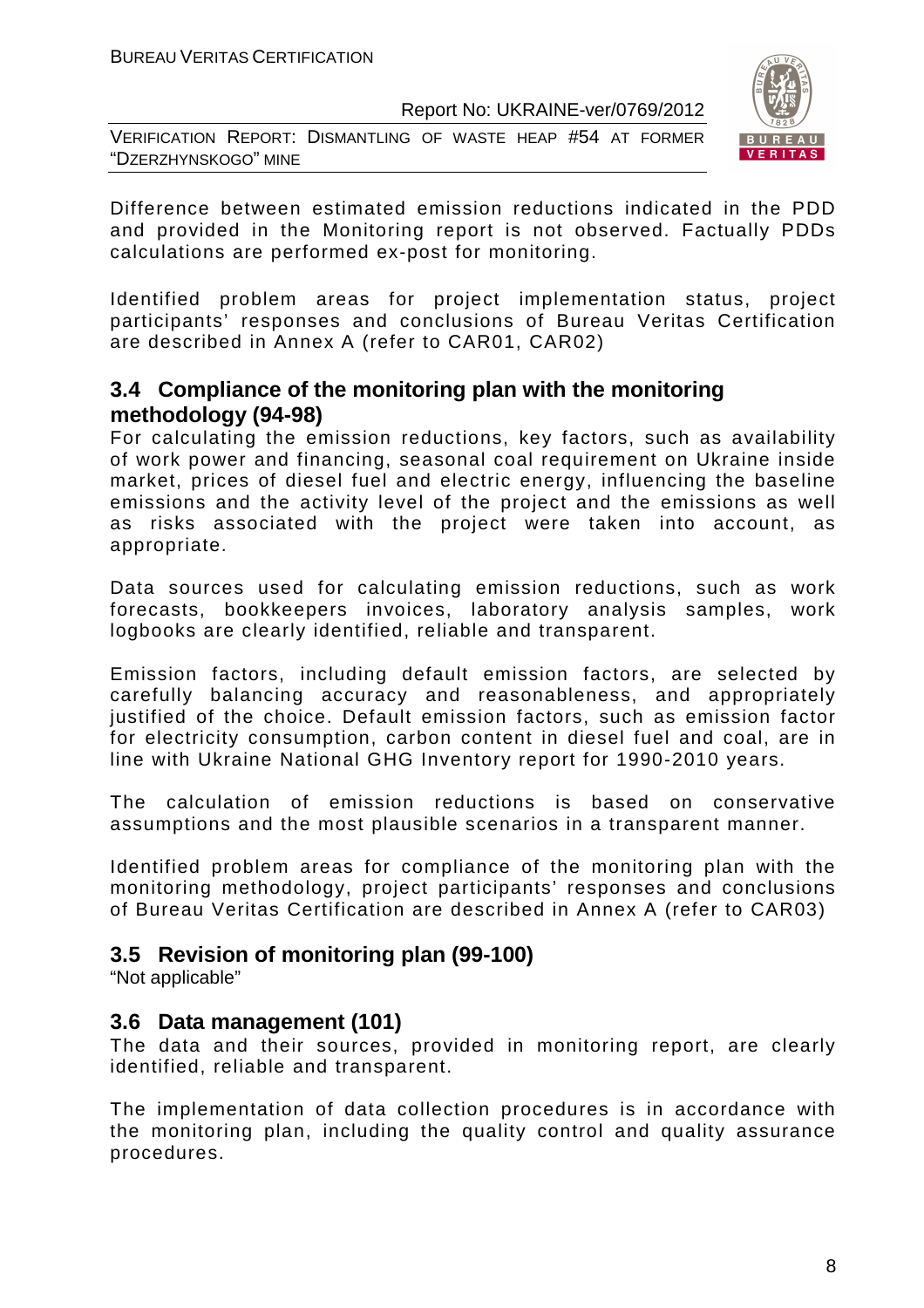VERIFICATION REPORT: DISMANTLING OF WASTE HEAP #54 AT FORMER "DZERZHYNSKOGO" MINE



The function of the monitoring equipment, including its calibration status, is in order.

Consumption of diesel fuel is accounting by bookkeeper invoices.

The evidence and records used for the monitoring are maintained in a traceable manner. Initially data on value and quality of produced coal, track's load, diesel fuel consumption, waste heap mass quantity is obtained from logbooks of relevant work suppliers. The data on electricity consumed is obtained from monthly reports of Regional Electric Network.

The data required to monitor JI project is routinely collected within the normal operations of the "Spryiannya VK" LLc and chemical laboratory of "Continent" LLC therefore JI monitoring is integral part of routine monitoring

The data collection and management system for the project is in accordance with the monitoring plan. Data monitoring and collection system described in the monitoring report is adequate and working.

Identified problem areas applicable for project data management, responses of project participants, Bureau Veritas Certification conclusions are listed in the Annex A Verification protocol (see CAR04-CAR08)

#### **3.7 Verification regarding programmes of activities (102-110)**

"Not applicable"

#### **4 VERIFICATION OPINION**

Bureau Veritas Certification has performed the initial,  $1<sup>st</sup>$  periodic verification of the "Dismantling of waste heap #54 at former "Dzerzhynskogo" mine" Project in Dzerghynka village, Rovenky borough council, Luhansk Region, Ukraine, which applies JI specific approach. The verification was performed on the basis of UNFCCC criteria and host country criteria and also on the criteria given to provide for consistent project operations, monitoring and reporting.

The verification consisted of the following three phases: i) desk review of the monitoring report against the project design and the baseline and monitoring plan; ii) follow-up interviews with project stakeholders; iii) resolution of outstanding issues and the issuance of the final verification report and opinion.

The management of SIA "Vidzeme Eko" is responsible for the preparation of the GHG emissions data and the reported GHG emissions reductions of the project on the basis set out within the project Monitoring and Verification Plan indicated in the final PDD version 2.0. The development and maintenance of records and reporting procedures in accordance with that plan, including the calculation and determination of GHG emission reductions from the project, is the responsibility of the management of the project.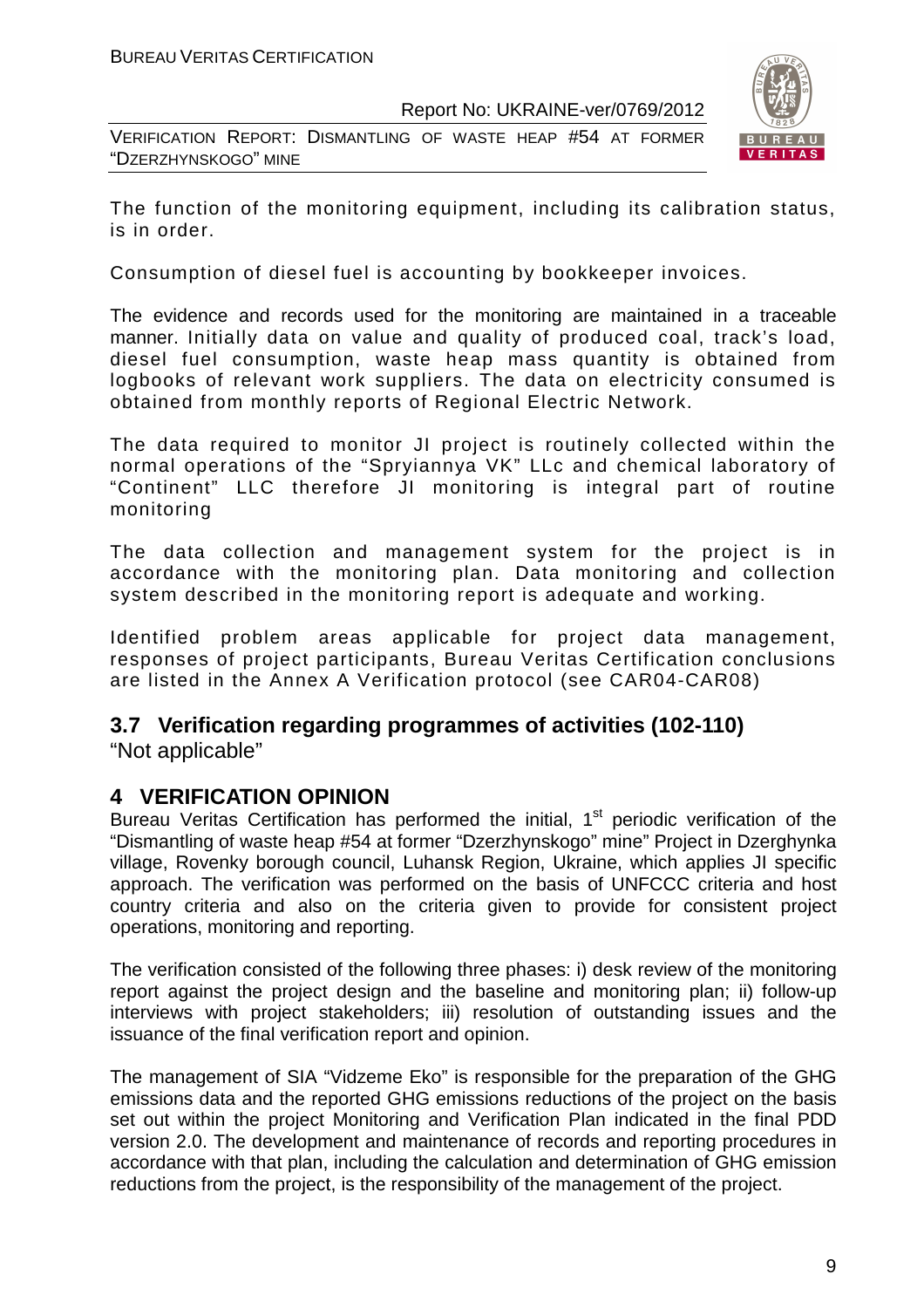VERIFICATION REPORT: DISMANTLING OF WASTE HEAP #54 AT FORMER "DZERZHYNSKOGO" MINE



Bureau Veritas Certification verified the Project Monitoring Report version 2.0 for the reporting period as indicated below. Bureau Veritas Certification confirms that the project is implemented as planned and described in approved project design documents. Installed equipment being essential for generating emission reduction runs reliably and is calibrated appropriately. The monitoring system is in place and the project is generating GHG emission reductions.

Bureau Veritas Certification can confirm that the GHG emission reduction is accurately calculated and is free of material errors, omissions, or misstatements. Our opinion relates to the project's GHG emissions and resulting GHG emissions reductions reported and related to the approved project baseline and monitoring, and its associated documents. Based on the information we have seen and evaluated, we confirm, with a reasonable level of assurance, the following statement:

| Reporting period: From 12/05/2008 to 30/09/2012<br><b>Baseline emissions</b><br>Project emissions<br>Leakages<br><b>Emission Reductions</b> | : 1887042<br>: 38279<br>$: -548649$<br>: 2397410 | tonnes of CO <sub>2</sub> equivalent.<br>tonnes of CO <sub>2</sub> equivalent.<br>tonnes of CO <sub>2</sub> equivalent.<br>tonnes of CO <sub>2</sub> equivalent. |
|---------------------------------------------------------------------------------------------------------------------------------------------|--------------------------------------------------|------------------------------------------------------------------------------------------------------------------------------------------------------------------|
| From 12/05/2008 to 31/12/2008<br><b>Baseline emissions</b><br>Project emissions<br>Leakages<br><b>Emission Reductions</b>                   | : 284531<br>:6366<br>$: -83085$<br>: 361250      | tonnes of CO <sub>2</sub> equivalent.<br>tonnes of CO <sub>2</sub> equivalent.<br>tonnes of CO <sub>2</sub> equivalent.<br>tonnes of CO <sub>2</sub> equivalent. |
| From 01/01/2009 to 31/12/2009<br><b>Baseline emissions</b><br>Project emissions<br>Leakages<br><b>Emission Reductions</b>                   | :427603<br>:8430<br>$: -124319$<br>: 543492      | tonnes of CO <sub>2</sub> equivalent.<br>tonnes of CO <sub>2</sub> equivalent.<br>tonnes of CO <sub>2</sub> equivalent.<br>tonnes of CO <sub>2</sub> equivalent. |
| From 01/01/2010 to 31/12/2010<br><b>Baseline emissions</b><br>Project emissions<br>Leakages<br><b>Emission Reductions</b>                   | : 433434<br>:8583<br>$: -127686$<br>552537       | tonnes of CO <sub>2</sub> equivalent.<br>tonnes of CO <sub>2</sub> equivalent.<br>tonnes of CO <sub>2</sub> equivalent.<br>tonnes of CO <sub>2</sub> equivalent. |
| From 01/01/2011 to 31/12/2011<br><b>Baseline emissions</b><br>Project emissions<br>Leakages<br><b>Emission Reductions</b>                   | :427313<br>:8494<br>$: -123075$<br>: 541894      | tonnes of CO <sub>2</sub> equivalent.<br>tonnes of CO <sub>2</sub> equivalent.<br>tonnes of CO <sub>2</sub> equivalent.<br>tonnes of CO <sub>2</sub> equivalent. |

From 01/01/2012 to 30/09/2012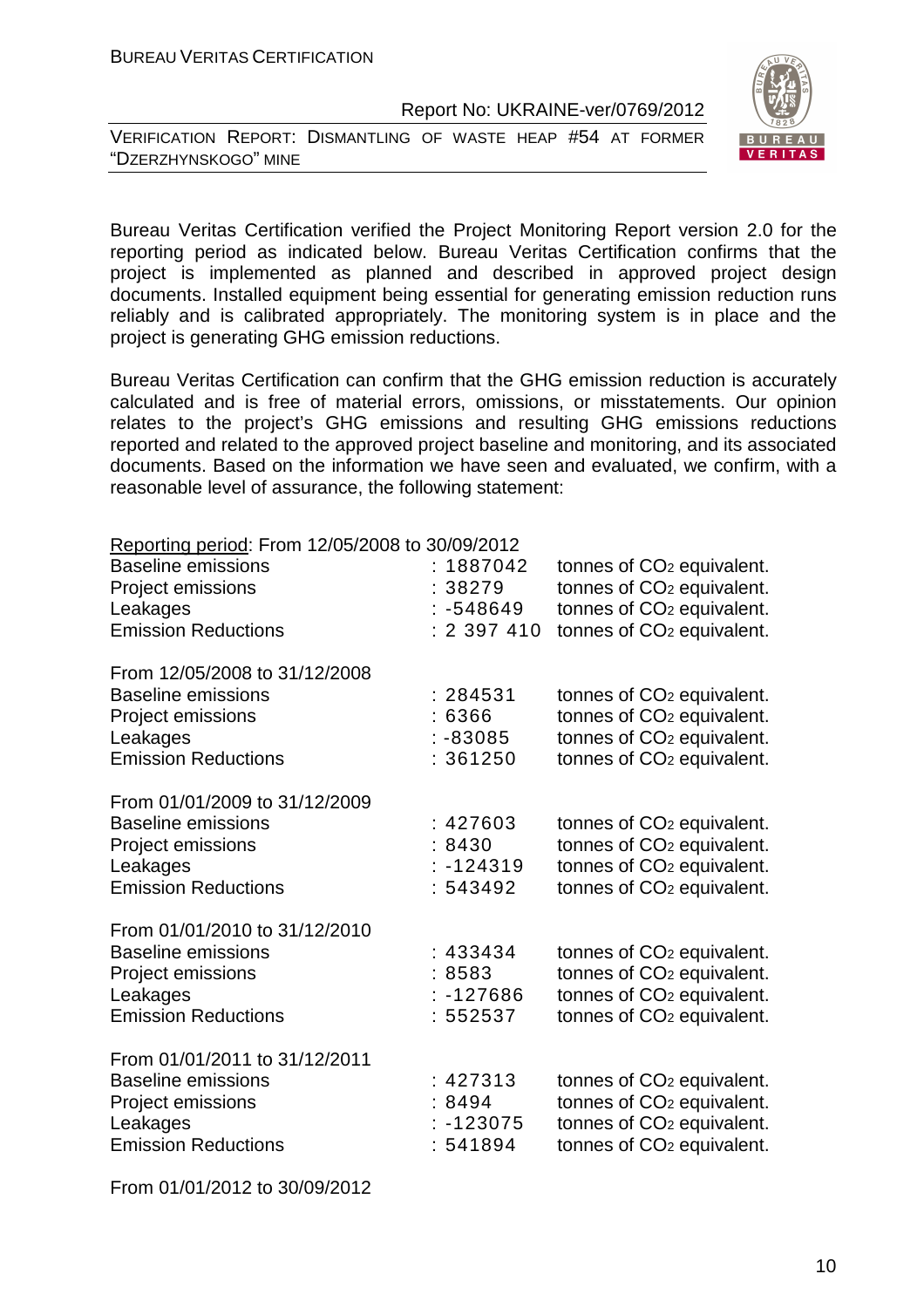VERIFICATION REPORT: DISMANTLING OF WASTE HEAP #54 AT FORMER "DZERZHYNSKOGO" MINE



| Baseline emissions         | :314161 | tonnes of CO <sub>2</sub> equivalent. |
|----------------------------|---------|---------------------------------------|
| Project emissions          | : 6406  | tonnes of CO <sub>2</sub> equivalent. |
| Leakages                   | :-90484 | tonnes of CO <sub>2</sub> equivalent. |
| <b>Emission Reductions</b> | :398237 | tonnes of CO <sub>2</sub> equivalent. |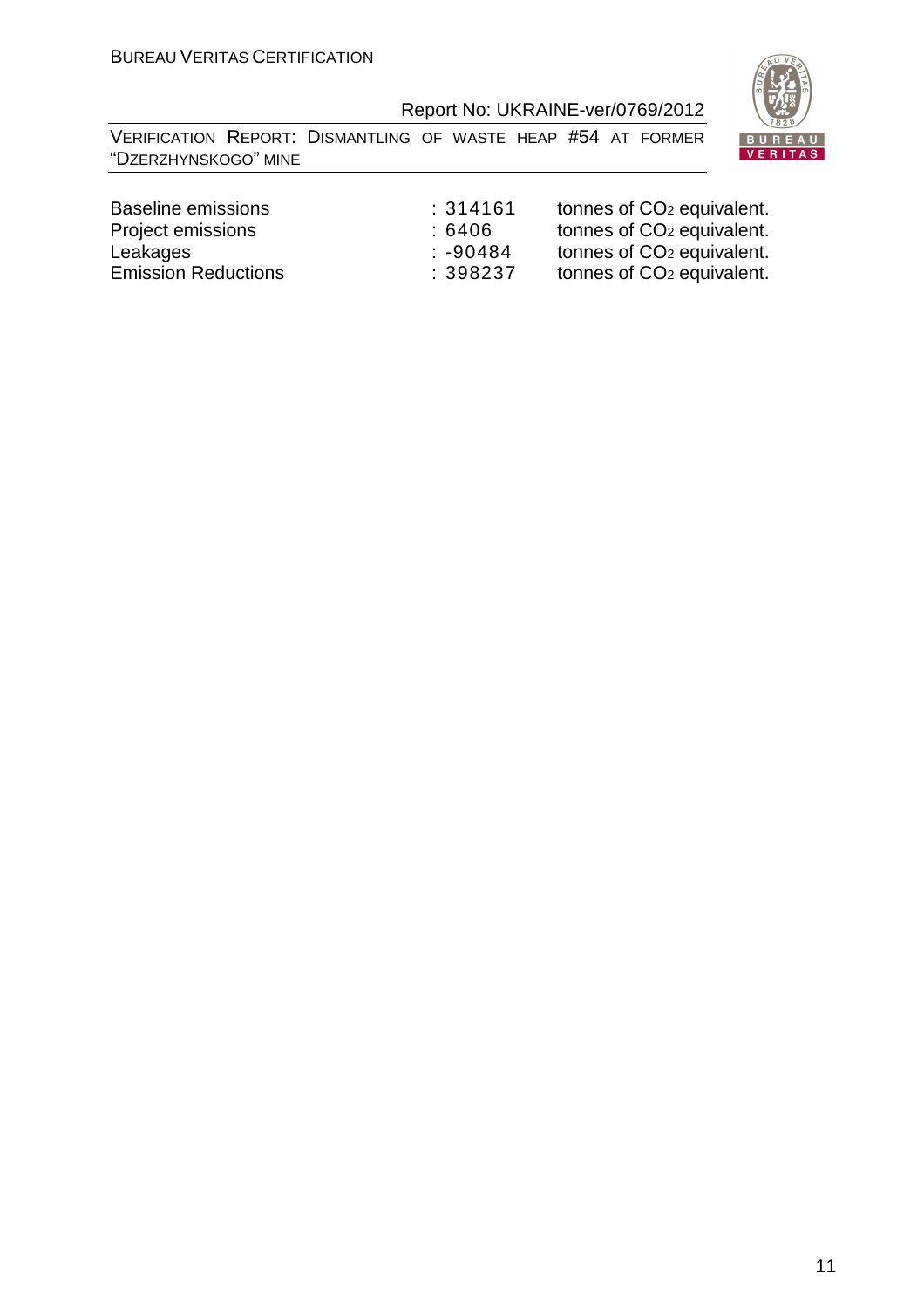VERIFICATION REPORT: DISMANTLING OF WASTE HEAP #54 AT FORMER "DZERZHYNSKOGO" MINE



#### **5 REFERENCES**

#### **Category 1 Documents:**

Documents provided by SIA "Vidzeme Eko" that relate directly to the GHG components of the project.

- /1/ Project Design Document "Dismantling of waste heap #54 at former "Dzerzhynskogo" mine" version 2.0 dated 17/10/2012
- /2/ Monitoring Report "Dismantling of waste heap #54 at former "Dzerzhynskogo" mine" version 1.0 dated 19/10/2012
- /3/ Monitoring Report "Dismantling of waste heap #54 at former "Dzerzhynskogo" mine" version 2.0 dated 24/10/2012
- /4/ ERUs calculation Excel-file "Calculation T16 K.xls"
- /5/ Letter of Approval #3081/23/7 dated 18/10/2012 issued by State Environment Investment Agency of Ukraine
- /6/ Letter of Approval #12.2-02/13631 issued by Ministry of Environment Protection and regional development of republic Latvia 12/10/2012

#### **Category 2 Documents:**

Background documents related to the design and/or methodologies employed in the design or other reference documents.

- /1/ Subcontract #18/08/08-3 from 11.04.2008 between "SAV-PLAST" Ltd. and "SPRYYANNYA-VK" Ltd.
- /2/ Delivery Agreement # 01/07/09-2 from 11.04.2008 between "SPRYYANNYA-VK" Ltd. and "Ingrydient" Ltd
- /3/ Contract for work #18/08/08 from 11.04.2008 between "Donbasvuhillyainvest" Ltd. and "Donuhletehynvest" Ltd.
- /4/ Contract for works #28-09/08 from 22.09.2008 between "SPRYYANNYA-VK" Ltd. and PE "Continent"
- /5/ Certificate of performed work of weighing from 01/04/10 of 58980 t of carbonaceous rock
- /6/ Delivery and acceptance certificate of work completion and costs calculations of works for completion certificate for 2008-2012
- /7/ Sale invoices for 2008-2012
- /8/ Certificates of coal quality 2008-2012.
- /9/ Passport on waste heap
- /10/

#### **Persons interviewed:**

List persons interviewed during the verification or persons that contributed with other information that are not included in the documents listed above.

- /1/ Shcherbyna Aleksey Nynelevych director of "SPRYYANNYA-VK" Ltd.
- /2/ Serdytyi Roman Nykolaevych director "SAV-PLAST" Ltd
- /3/ Melnychuk Sergiy Oleksandrovych director PE "Continent"
- /4/ Gurko Olga Vasylivna Head of laboratory PE "Continent"
- /5/ Gints KIavinsh SIA "Vidzeme Eko" JI Project Manager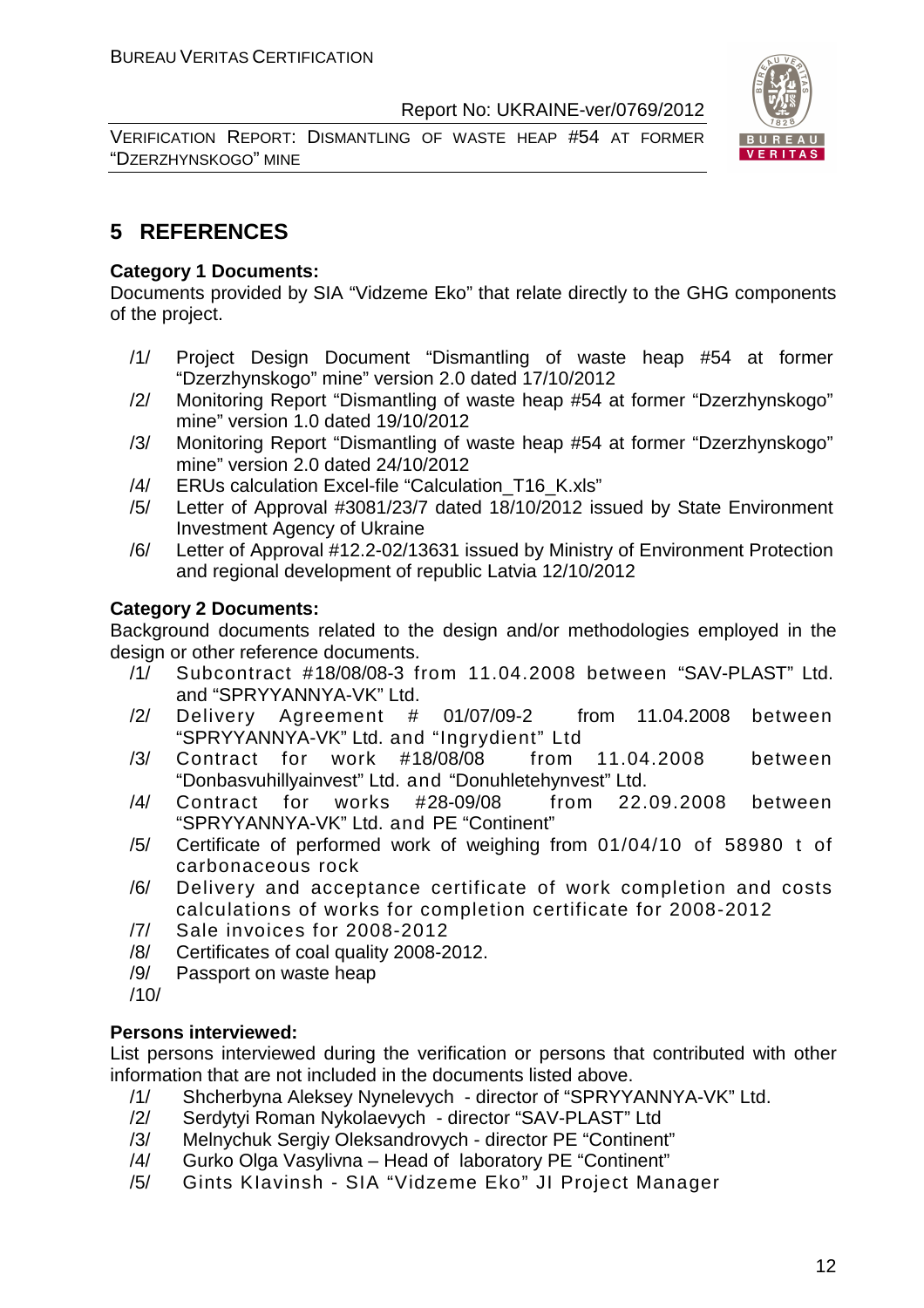VERIFICATION REPORT: DISMANTLING OF WASTE HEAP #54 AT FORMER "DZERZHYNSKOGO" MINE



/6/ Tymofeev Sergiy Petrovych - SIA "Vidzeme Eko" JI Consultant /7/ Stah Yuri Mykhailovych - SIA "Vidzeme Eko" JI Consultant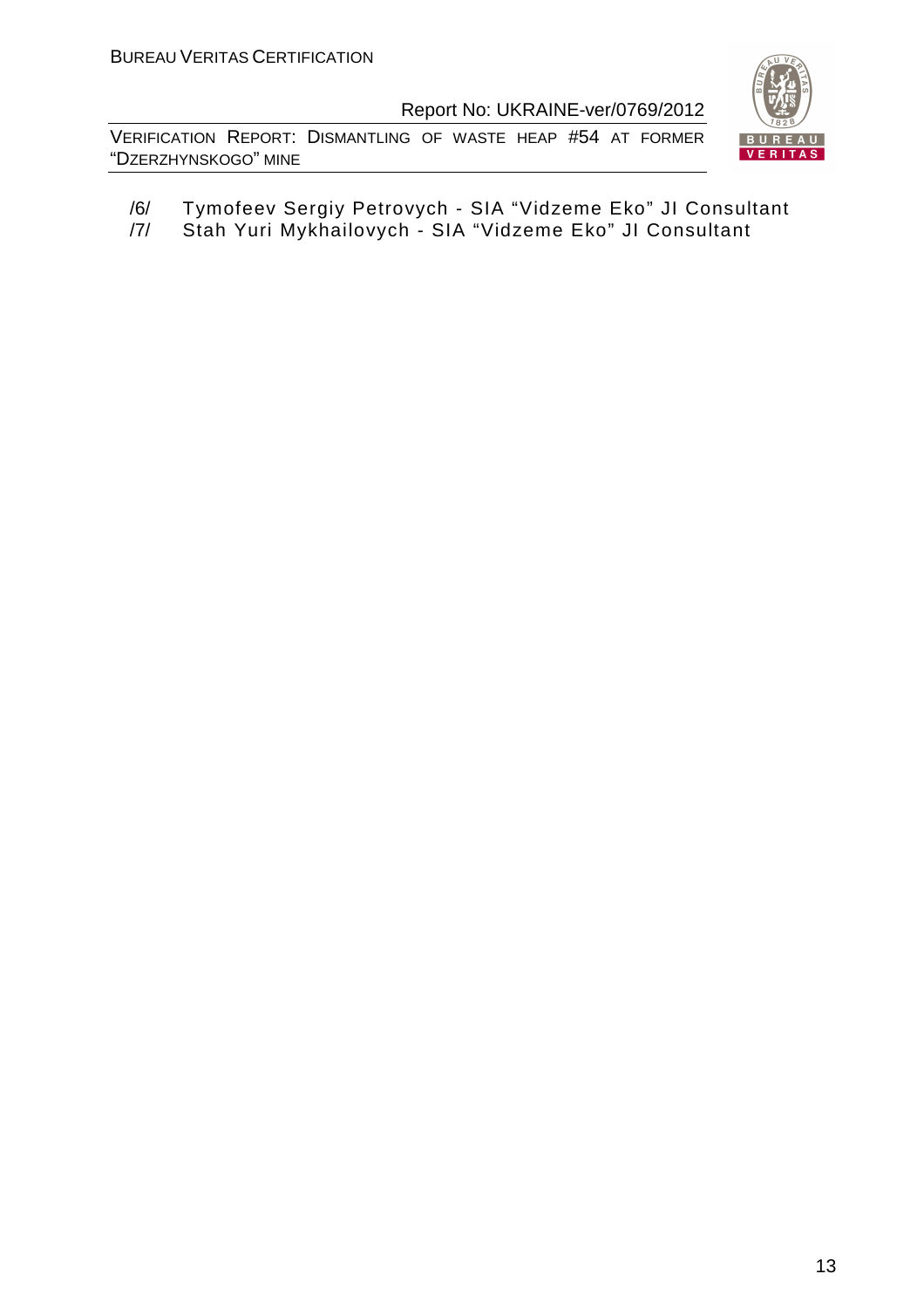

VERIFICATION REPORT: DISMANTLING OF WASTE HEAP #54 AT FORMER "DZERZHYNSKOGO" MINE

#### APPENDIX A: VERIFICATION PROTOCOL **VERIFICATION PROTOCOL**

#### **Check list for verification, according to the JOINT IMPLEMENTATION DETERMINATION AND VERIFICATION MANUAL (Version 01)**

| <b>DVM</b>      | <b>Check Item</b>                                                                                                                                                                                                                                                                    | <b>Initial finding</b>                                                                                                                                                                                                                                                                                                                                                                                                                                                                                                                                                                                                               | <b>Draft</b>               | <b>Final</b>           |
|-----------------|--------------------------------------------------------------------------------------------------------------------------------------------------------------------------------------------------------------------------------------------------------------------------------------|--------------------------------------------------------------------------------------------------------------------------------------------------------------------------------------------------------------------------------------------------------------------------------------------------------------------------------------------------------------------------------------------------------------------------------------------------------------------------------------------------------------------------------------------------------------------------------------------------------------------------------------|----------------------------|------------------------|
| <b>Paragrap</b> |                                                                                                                                                                                                                                                                                      |                                                                                                                                                                                                                                                                                                                                                                                                                                                                                                                                                                                                                                      | <b>Conclusion</b>          | <b>Conclusion</b>      |
| h               |                                                                                                                                                                                                                                                                                      |                                                                                                                                                                                                                                                                                                                                                                                                                                                                                                                                                                                                                                      |                            |                        |
|                 | <b>Project approvals by Parties involved</b>                                                                                                                                                                                                                                         |                                                                                                                                                                                                                                                                                                                                                                                                                                                                                                                                                                                                                                      |                            |                        |
| 90              | Has the DFPs of at least one Party<br>involved, other than the host Party, issued<br>a written project approval when submitting<br>the first verification report to the secretariat<br>for publication in accordance<br>with<br>paragraph 38 of the JI guidelines, at the<br>latest? | The project has been approved by both parties<br>involved. Letter of Approval #3081/23/7<br>dated<br>18/10/2012 has been issued by State Environment<br>Investment Agency of Ukraine. Letter of Approval<br>#12.2-02/13631 has been issued by Ministry of<br>Environment Protection and regional development of<br>republic Latvia                                                                                                                                                                                                                                                                                                   | <b>OK</b>                  | <b>OK</b>              |
| 91              | Are all the written project approvals by                                                                                                                                                                                                                                             | The abovementioned approvals are unconditional                                                                                                                                                                                                                                                                                                                                                                                                                                                                                                                                                                                       | <b>OK</b>                  | <b>OK</b>              |
|                 | Parties involved unconditional?                                                                                                                                                                                                                                                      |                                                                                                                                                                                                                                                                                                                                                                                                                                                                                                                                                                                                                                      |                            |                        |
|                 | <b>Project implementation</b>                                                                                                                                                                                                                                                        |                                                                                                                                                                                                                                                                                                                                                                                                                                                                                                                                                                                                                                      |                            |                        |
| 92              | Has the project been implemented in<br>accordance with the PDD regarding which<br>the determination has been deemed final<br>and is so listed on the UNFCCC JI<br>website?                                                                                                           | The project has been implemented in accordance with<br>the PDD which determination has been deemed final<br>and is available at JI UNFCCC web site.<br>CAR01<br>Please add information if any additional equipment<br>were used in the project activity during the monitoring<br>period. Also please note if project equipment was<br>changed comparing with the determined PDD.<br>CAR02<br>The MR indicates in the section A.7 table 1 that values<br>of ERUs obtained in 2012 year is differ than indicated<br>in the PDD by difference in monitoring period duration.<br>This is not fully reasonably, because values in PDD for | CAR01<br>CAR <sub>02</sub> | <b>OK</b><br><b>OK</b> |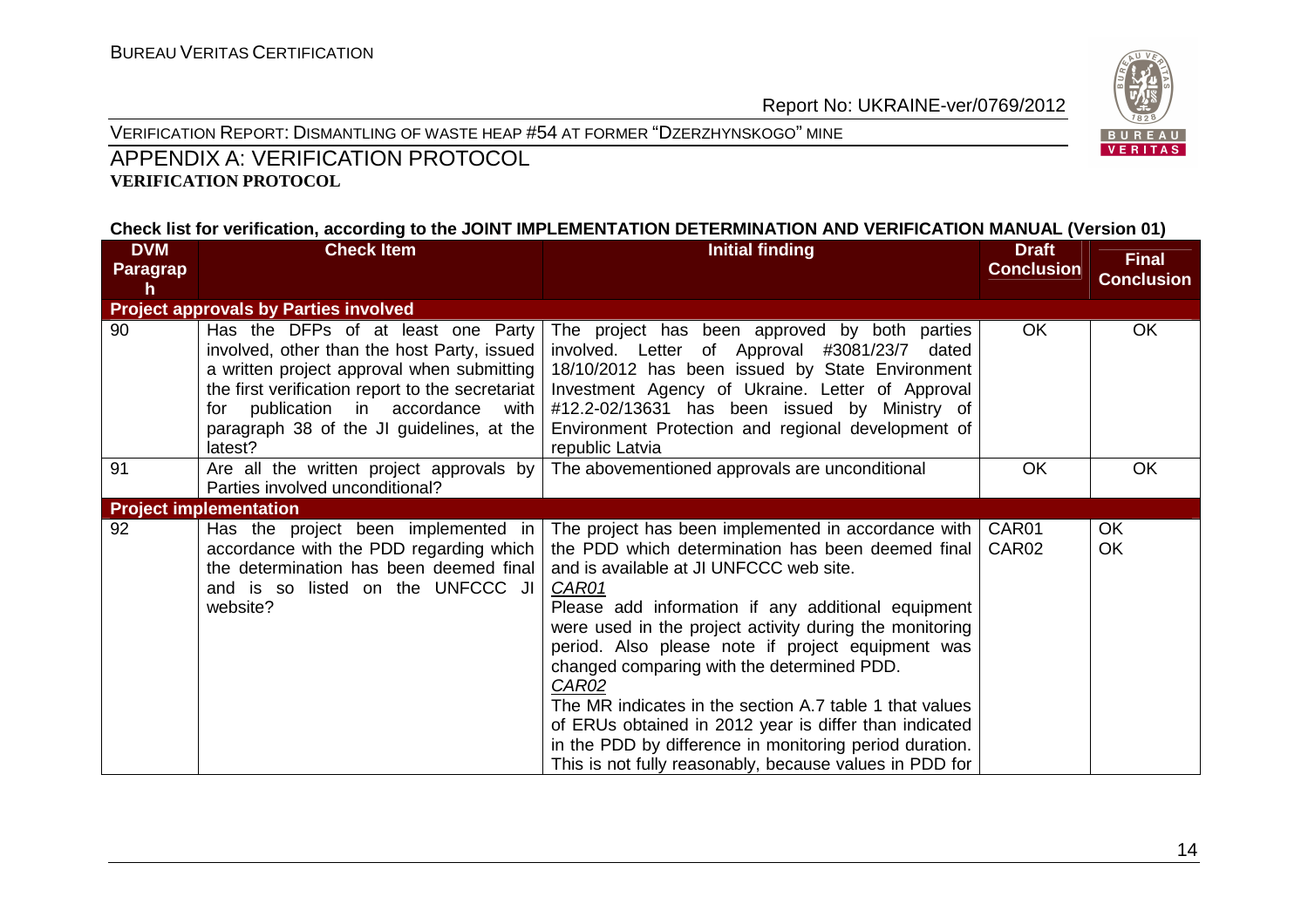

|                              | VERIFICATION REPORT: DISMANTLING OF WASTE HEAP #54 AT FORMER "DZERZHYNSKOGO" MINE                                                                                                                                                                                                                                                                                    |                                                                                                                                                                                                        |                                   | BUREAU                            |
|------------------------------|----------------------------------------------------------------------------------------------------------------------------------------------------------------------------------------------------------------------------------------------------------------------------------------------------------------------------------------------------------------------|--------------------------------------------------------------------------------------------------------------------------------------------------------------------------------------------------------|-----------------------------------|-----------------------------------|
| <b>DVM</b><br>Paragrap<br>h. | <b>Check Item</b>                                                                                                                                                                                                                                                                                                                                                    | <b>Initial finding</b>                                                                                                                                                                                 | <b>Draft</b><br><b>Conclusion</b> | <b>Final</b><br><b>Conclusion</b> |
|                              |                                                                                                                                                                                                                                                                                                                                                                      | 2012 year are obtained on the basis of ex-post<br>estimations and data for 9 months of 2012 is factual.<br>Please provide adequate explanation.                                                        |                                   |                                   |
| 93                           | What is the status of operation of the<br>project during the monitoring period?                                                                                                                                                                                                                                                                                      | The project is in operation during the monitoring period.<br>Information on decisive project parameters is provided<br>in the sections B.2.3, B.2.4, B.2.6                                             | <b>OK</b>                         | OK                                |
|                              | <b>Compliance with monitoring plan</b>                                                                                                                                                                                                                                                                                                                               |                                                                                                                                                                                                        |                                   |                                   |
| 94                           | Did the monitoring occur in accordance<br>with the monitoring plan included in the<br>PDD regarding which the determination<br>has been deemed final and is so listed on<br>the UNFCCC JI website?                                                                                                                                                                   | The monitoring was provided in accordance with the<br>monitoring plan, which is included in the PDD regarding<br>which the determination has been deemed final and is<br>so listed at JI UNFCC website | <b>OK</b>                         | OK                                |
| 95(a)                        | For calculating the emission reductions or<br>enhancements of net removals, were key<br>factors, e.g. those listed in 23 (b) (i)-(vii)<br>above, influencing the baseline emissions<br>or net removals and the activity level of the<br>project and the emissions or removals as<br>well as risks associated with the project<br>taken into account, as appropriate? | The key factors which are listed in the sections 23 (b)<br>(i)-(vii) of DVM are taken into account in appropriate<br>way                                                                               | OK                                | <b>OK</b>                         |
| 95(b)                        | Are data sources used for calculating<br>emission reductions or enhancements of<br>net removals clearly identified, reliable and<br>transparent?                                                                                                                                                                                                                     | CAR03<br>Please add reference on source of diesel fuel density,<br>which is indicated as 0,85 kg/l                                                                                                     | CAR03                             | <b>OK</b>                         |
| 95(c)                        | Are emission factors, including default<br>emission factors, if used for calculating the<br>emission reductions or enhancements of<br>net removals, selected by carefully<br>balancing accuracy and reasonableness,                                                                                                                                                  | The emission factors used for calculating the emission<br>reduction are selected by carefully balancing accuracy<br>and reasonableness, and the choice of them are<br>appropriately justified          | <b>OK</b>                         | OK                                |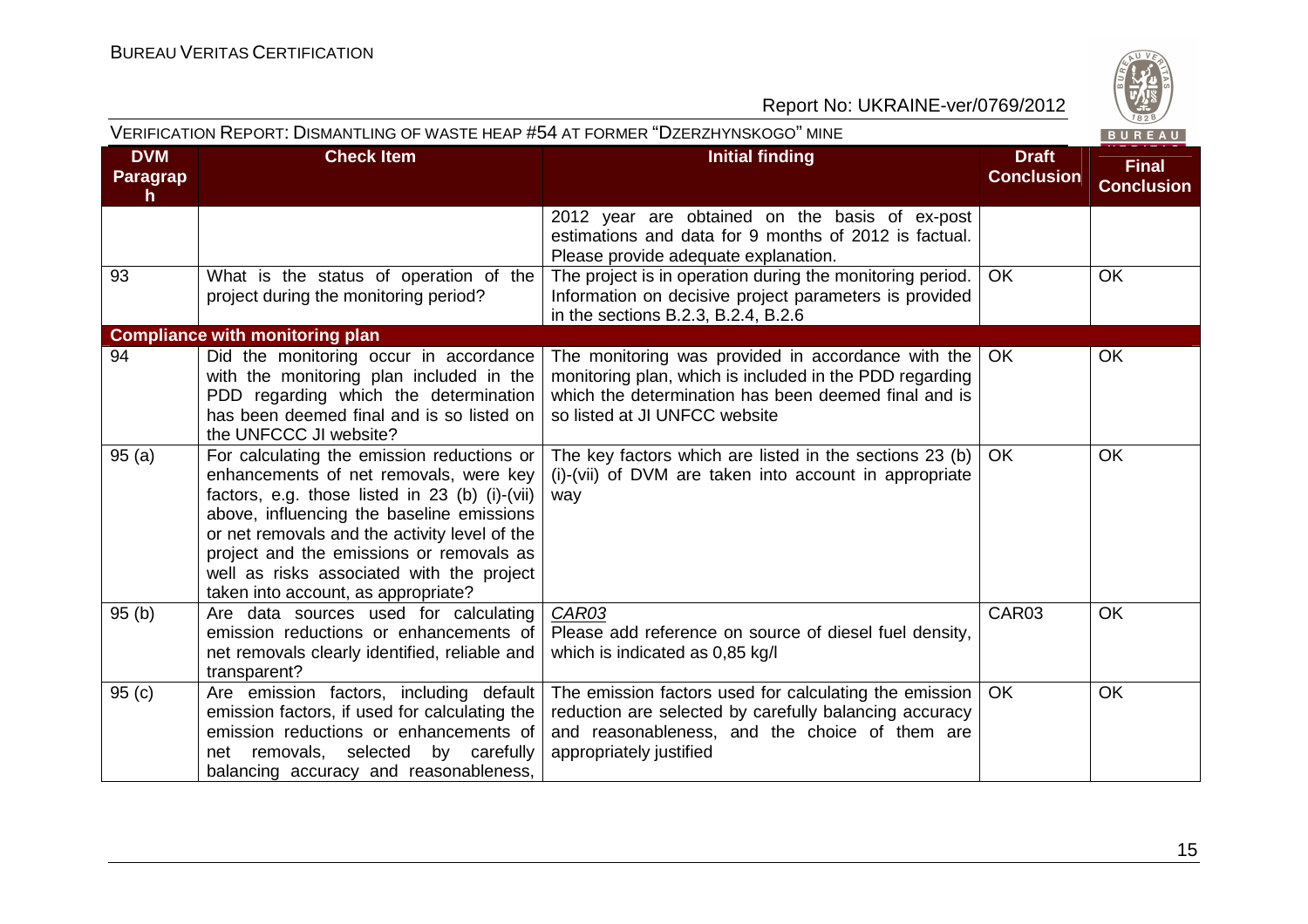

| VERIFICATION REPORT: DISMANTLING OF WASTE HEAP #54 AT FORMER "DZERZHYNSKOGO" MINE |                                                                                                                                                                                                                                                                                     |                                                                                                                                                                                                                                                                                                                                                |                                   | BUREAU                            |
|-----------------------------------------------------------------------------------|-------------------------------------------------------------------------------------------------------------------------------------------------------------------------------------------------------------------------------------------------------------------------------------|------------------------------------------------------------------------------------------------------------------------------------------------------------------------------------------------------------------------------------------------------------------------------------------------------------------------------------------------|-----------------------------------|-----------------------------------|
| <b>DVM</b><br>Paragrap<br>$\mathsf{h}$                                            | <b>Check Item</b>                                                                                                                                                                                                                                                                   | <b>Initial finding</b>                                                                                                                                                                                                                                                                                                                         | <b>Draft</b><br><b>Conclusion</b> | <b>Final</b><br><b>Conclusion</b> |
|                                                                                   | and appropriately justified of the choice?                                                                                                                                                                                                                                          |                                                                                                                                                                                                                                                                                                                                                |                                   |                                   |
| 95(d)                                                                             | Is the calculation of emission reductions or<br>enhancements of net removals based on<br>conservative assumptions and the most<br>plausible scenarios in a transparent<br>manner?                                                                                                   | The calculation of emission reduction are based on<br>conservative assumptions and the most plausible<br>future scenarios                                                                                                                                                                                                                      | <b>OK</b>                         | <b>OK</b>                         |
|                                                                                   | Applicable to JI SSC projects only_Not applicable                                                                                                                                                                                                                                   |                                                                                                                                                                                                                                                                                                                                                |                                   |                                   |
|                                                                                   | Applicable to bundled JI SSC projects only_Not applicable<br><b>Revision of monitoring plan</b>                                                                                                                                                                                     |                                                                                                                                                                                                                                                                                                                                                |                                   |                                   |
|                                                                                   | Applicable only if monitoring plan is revised by project participant                                                                                                                                                                                                                |                                                                                                                                                                                                                                                                                                                                                |                                   |                                   |
| 99(a)                                                                             | Did the project participants provide an<br>appropriate justification for the proposed<br>revision?                                                                                                                                                                                  | The project participants doesn't revise monitoring plan<br>during the monitoring period                                                                                                                                                                                                                                                        | <b>OK</b>                         | <b>OK</b>                         |
| 99(b)                                                                             | Does the proposed revision improve the<br>accuracy and/or applicability of information<br>compared to the original<br>collected<br>plan<br>without<br>changing<br>monitoring<br>conformity with the relevant rules and<br>regulations for the establishment of<br>monitoring plans? | Not applicable                                                                                                                                                                                                                                                                                                                                 | <b>Not</b><br>applicable          | <b>Not</b><br>applicable          |
| <b>Data management</b>                                                            |                                                                                                                                                                                                                                                                                     |                                                                                                                                                                                                                                                                                                                                                |                                   |                                   |
| 101(a)                                                                            | Is the implementation of data collection<br>procedures in accordance<br>with the<br>monitoring<br>plan, including the quality<br>control and quality assurance procedures?                                                                                                          | The implementation of data collection procedures in<br>accordance with the monitoring plan, including the<br>quality control and quality assurance procedures<br>CAR04<br>Please add in the figure 1. Data collection procedures<br>sources of data on chemical analyses and specific<br>electricity consumption per tonne of coal concentrate | CAR04                             | <b>OK</b>                         |
| 101(b)                                                                            | Is the function of the monitoring equipment,                                                                                                                                                                                                                                        | CAR05                                                                                                                                                                                                                                                                                                                                          | CAR05                             | OK                                |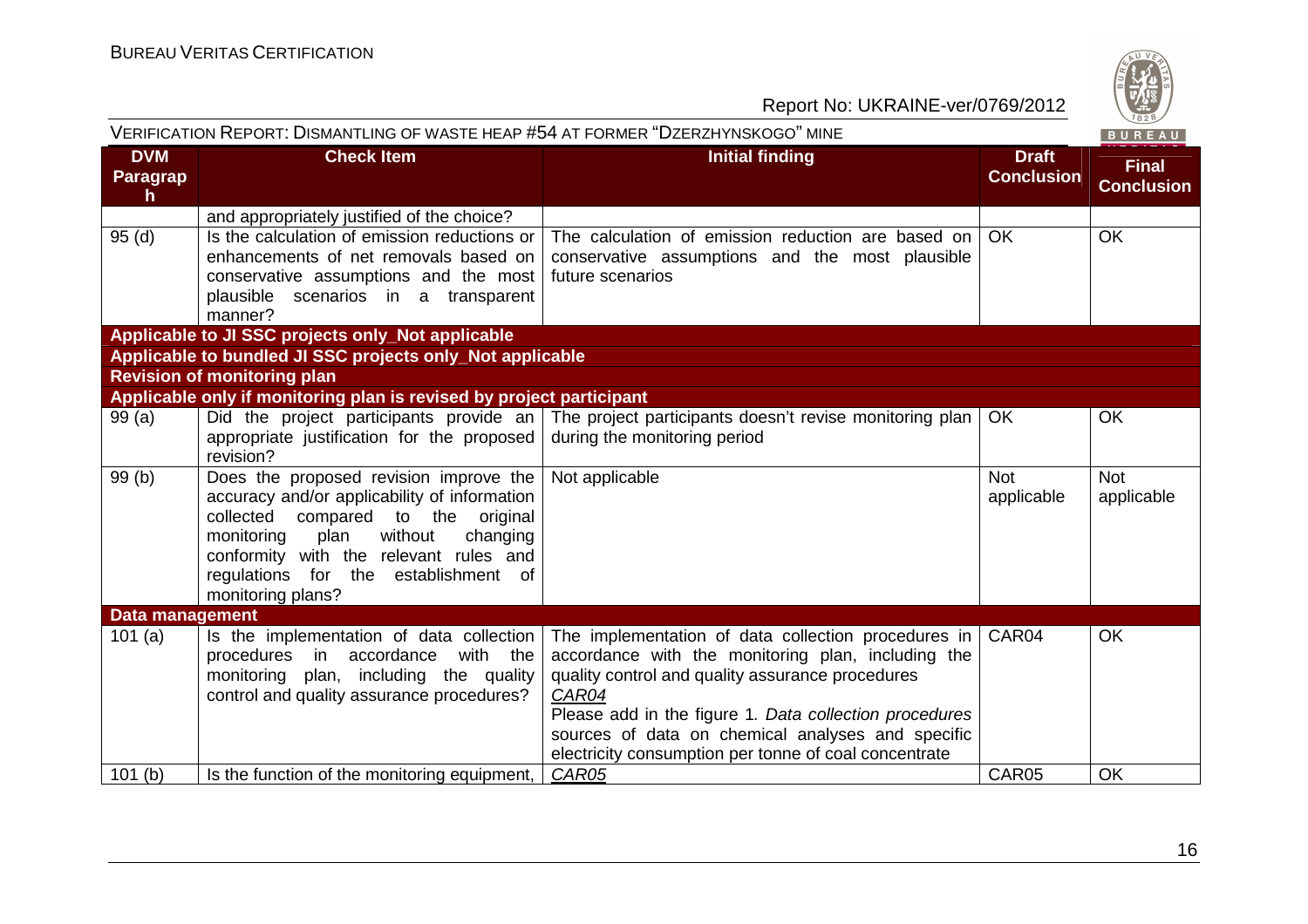

|                                        | VERIFICATION REPORT: DISMANTLING OF WASTE HEAP #54 AT FORMER "DZERZHYNSKOGO" MINE                          |                                                                                                                                                                                                                                                                                                                                                                                                        |                                   | BUREAU                            |  |  |  |
|----------------------------------------|------------------------------------------------------------------------------------------------------------|--------------------------------------------------------------------------------------------------------------------------------------------------------------------------------------------------------------------------------------------------------------------------------------------------------------------------------------------------------------------------------------------------------|-----------------------------------|-----------------------------------|--|--|--|
| <b>DVM</b><br>Paragrap<br>$\mathsf{h}$ | <b>Check Item</b>                                                                                          | <b>Initial finding</b>                                                                                                                                                                                                                                                                                                                                                                                 | <b>Draft</b><br><b>Conclusion</b> | <b>Final</b><br><b>Conclusion</b> |  |  |  |
|                                        | including its calibration status, in order?                                                                | The MR indicates that automobile scales KODA-A<br>#834 was installed in 2007 year and the date of last<br>calibration is 24/09/2012. Please add data on<br>calibration of coal scales in 2008-2011 years.<br>CAR06<br>Please add data on laboratory equipment of laboratory<br>involved to the project.<br>CAR07<br>Please separately indicate owner of waste heap and<br>owner of chemical laboratory | CAR06<br>CAR07                    | <b>OK</b><br><b>OK</b>            |  |  |  |
| 101 (c)                                | Are the evidence and records used for the<br>monitoring maintained in a traceable<br>manner?               | The evidences and records used for the monitoring are  <br>obtained in a traceable manner                                                                                                                                                                                                                                                                                                              | OK.                               | <b>OK</b>                         |  |  |  |
| $101$ (d)                              | Is the data collection and management<br>system for the project in accordance with<br>the monitoring plan? | CAR08<br>Please provide order describing<br>data<br>keeping<br>procedures and mentioned that the data monitored and<br>required for ERUs calculation will be kept two years<br>after the last ERUs transfer.                                                                                                                                                                                           | CAR08                             | <b>OK</b>                         |  |  |  |
|                                        | Verification regarding programmes of activities (additional elements for assessment)_Not applicable        |                                                                                                                                                                                                                                                                                                                                                                                                        |                                   |                                   |  |  |  |
|                                        | Applicable to sample-based approach only_Not applicable                                                    |                                                                                                                                                                                                                                                                                                                                                                                                        |                                   |                                   |  |  |  |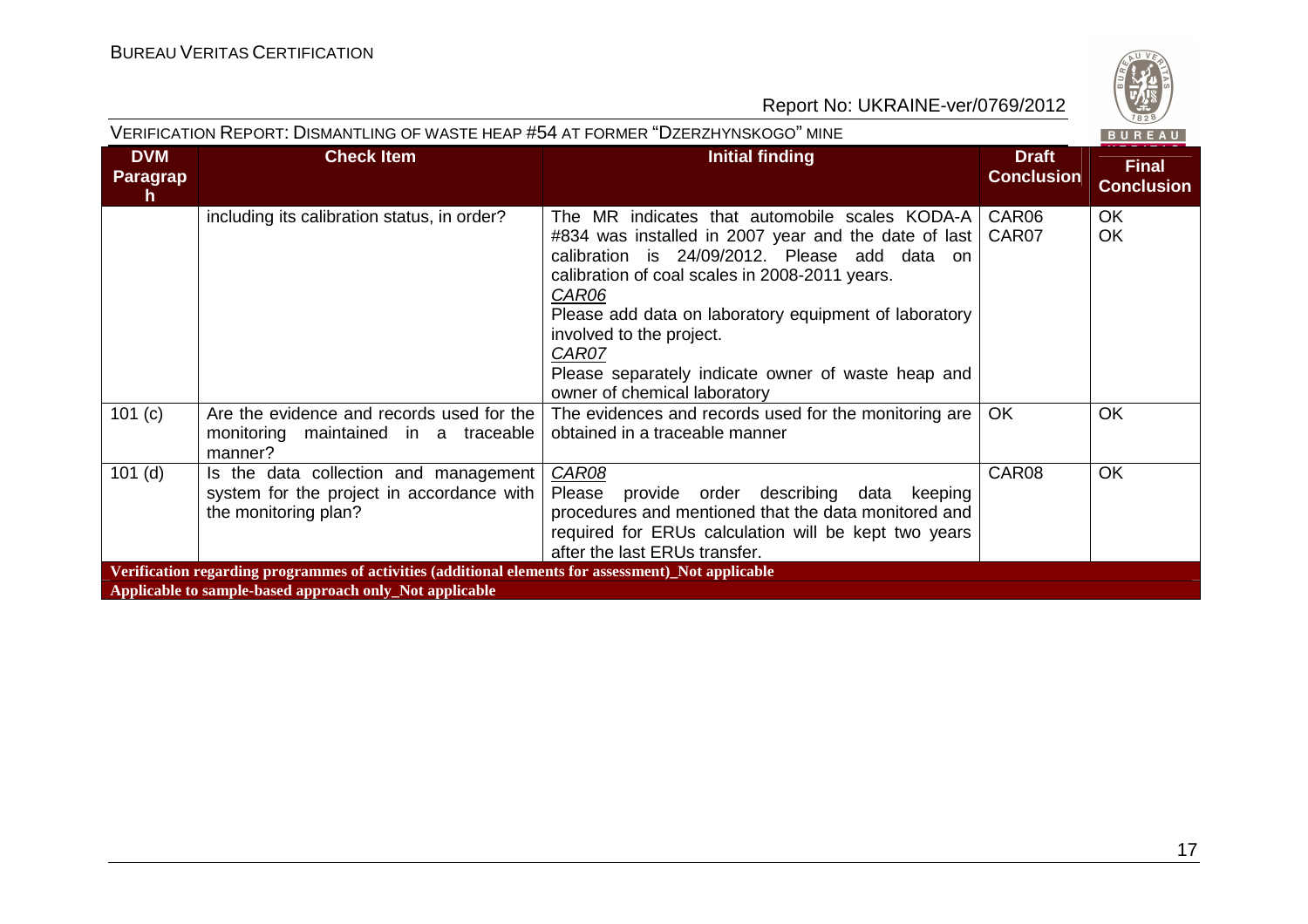#### VERIFICATION REPORT: DISMANTLING OF WASTE HEAP #54 AT FORMER "DZERZHYNSKOGO" MINE



**Table 2 Resolution of Corrective Action and Clarification Requests** 

| Draft report clarification and corrective action<br>requests by verification team                                                                                                                                                                                                                                                                                                                             | Ref. to<br>checklist<br>question<br>in table 1 | <b>Summary</b><br>project<br>participant   Verification team conclusion<br><b>of</b><br>response                                                                                                                                                                                                                                                                                                               |  |
|---------------------------------------------------------------------------------------------------------------------------------------------------------------------------------------------------------------------------------------------------------------------------------------------------------------------------------------------------------------------------------------------------------------|------------------------------------------------|----------------------------------------------------------------------------------------------------------------------------------------------------------------------------------------------------------------------------------------------------------------------------------------------------------------------------------------------------------------------------------------------------------------|--|
| CAR01<br>Please add information if any additional<br>equipment were used in the project activity during<br>the monitoring period. Also please note if project<br>equipment was changed comparing with the<br>determined PDD.                                                                                                                                                                                  | 92                                             | Project equipment used for the rock<br>benefication has not been replaced during<br>The issue is closed<br>the monitoring period and additional<br>equipment has not been installed.                                                                                                                                                                                                                           |  |
| <b>CAR02</b><br>The MR indicates in the section A.7 table 1 that<br>values of ERUs obtained in 2012 year is differ<br>than indicated in the PDD by difference in<br>monitoring period duration. This is not fully<br>reasonably, because values in PDD for 2012 year<br>are obtained on the basis of ex-post estimations<br>and data for 9 months of 2012 is factual. Please<br>provide adequate explanation. | 92                                             | Project participants during the first 9<br>months in 2012 used actual data for<br>calculations, and for the last 3 months -<br>predictable. Therefore, in the monitoring<br>report, which covers 9 months in 2012, The issue is closed<br>the difference between values of emission<br>reductions from the data in the PDD<br>consists only of predictable reductions<br>during the last 3 months in 2012.     |  |
| CAR03<br>Please add reference on source of diesel fuel<br>density, which is indicted as 0,85 kg/l                                                                                                                                                                                                                                                                                                             | 95(b)                                          | Added in section B.3.: If the data in these<br>documents are given in liters instead of<br>tonnes, the data must be transferred<br>through the coefficient 0.85 kg / l.<br>Reference to "GOST 305-82, Diesel fuel.<br>The issue is closed<br>Technical characteristics":<br>http://elarum.ru/info/standards/gost-305-<br>82/ 0.85 kg / I is an average value for fuel<br>of two types: summer and winter fuel. |  |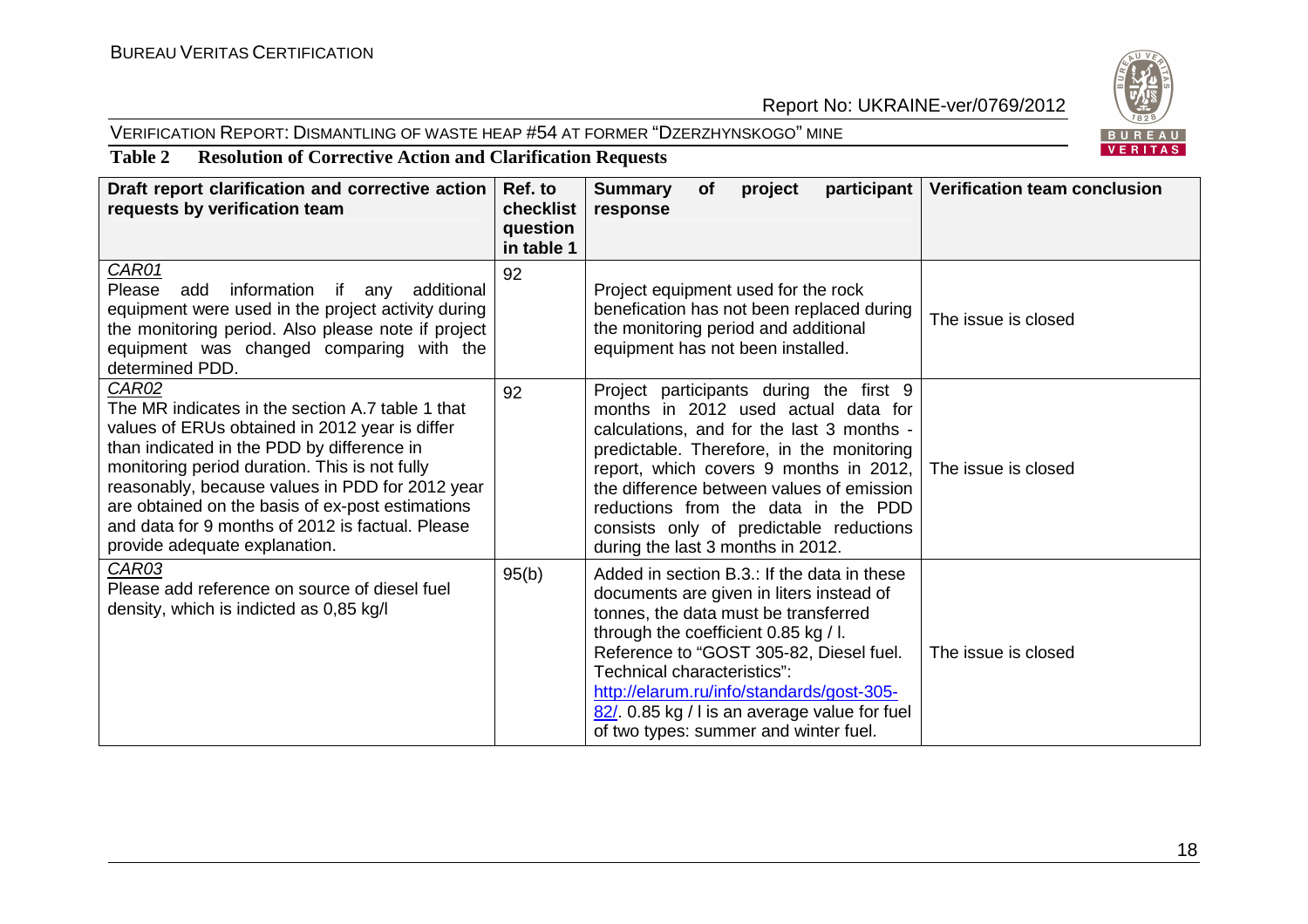

| VERIFICATION REPORT: DISMANTLING OF WASTE HEAP #54 AT FORMER "DZERZHYNSKOGO" MINE                                                                                                                                  |        |                                                                                                                                                                                                                                                                                                                                                                                                                                                                                                                        |                     | BUREAU         |
|--------------------------------------------------------------------------------------------------------------------------------------------------------------------------------------------------------------------|--------|------------------------------------------------------------------------------------------------------------------------------------------------------------------------------------------------------------------------------------------------------------------------------------------------------------------------------------------------------------------------------------------------------------------------------------------------------------------------------------------------------------------------|---------------------|----------------|
| <b>CAR04</b><br>Please add in the figure 1. Data collection<br>procedures sources of data on chemical analyses<br>and specific electricity consumption per tonne of<br>coal concentrate                            | 101(a) | Figure 1 shows the scheme how data is<br>collected during entire monitoring period.<br>Chemical analysis data and data of<br>energy consumption per t of coal are not<br>used for emission reduction calculations<br>or for other purposes in connection with<br>project implementation, and therefore are<br>not monitored. Electricity consumption at<br>the plant in this project is considered as<br>leakages, and therefore has no relation to<br>the project emissions.                                          | The issue is closed | <b>VERITAS</b> |
| CAR05<br>The MR indicates that automobile scales KODA-A<br>#834 was installed in 2007 year and the date of<br>last calibration is 24/09/2012. Please add data on<br>calibration of coal scales in 2008-2011 years. | 101(b) | Data on the automobile scales KODA-A is<br>added in Table 2, Section B.1.2.                                                                                                                                                                                                                                                                                                                                                                                                                                            | The issue is closed |                |
| CAR06<br>Please add data on laboratory equipment of<br>laboratory involved to the project.                                                                                                                         | 101(b) | Laboratory data is not directly used for<br>calculation of emission reductions or for<br>other purposes in connection with the<br>project implementation. Laboratory data is<br>not monitored. The only reference on<br>laboratory of the enrichment plant was<br>made to admit that coal concentrate<br>obtained after benefication has<br>characteristics that are not worse than<br>characteristics of the coal obtained in<br>regular mine. Therefore, there is no need<br>to add data about laboratory equipment. | The issue is closed |                |